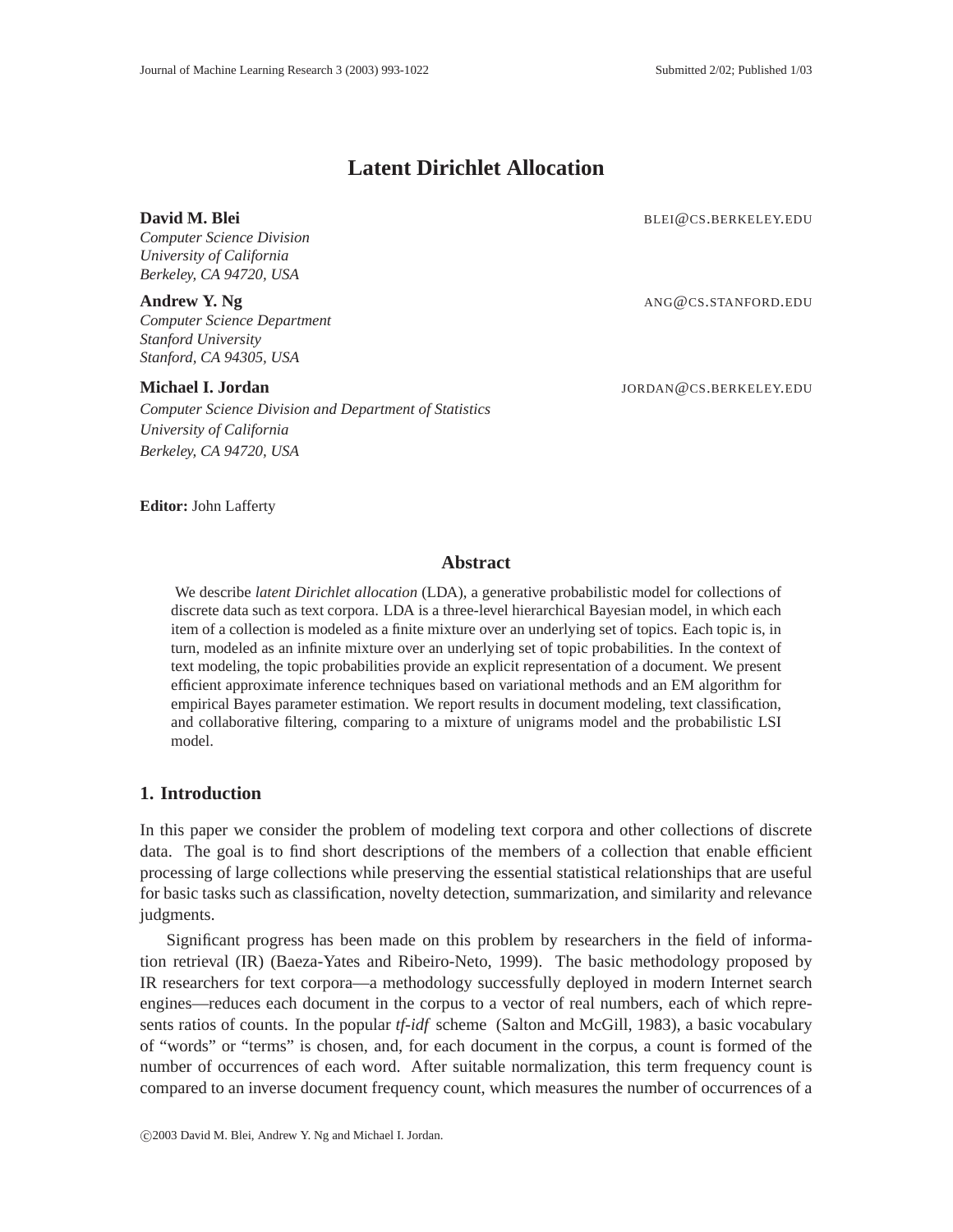word in the entire corpus (generally on a log scale, and again suitably normalized). The end result is a term-by-document matrix *X* whose columns contain the *tf-idf* values for each of the documents in the corpus. Thus the *tf-idf* scheme reduces documents of arbitrary length to fixed-length lists of numbers.

While the *tf-idf* reduction has some appealing features—notably in its basic identification of sets of words that are discriminative for documents in the collection—the approach also provides a relatively small amount of reduction in description length and reveals little in the way of inter- or intradocument statistical structure. To address these shortcomings, IR researchers have proposed several other dimensionality reduction techniques, most notably *latent semantic indexing (LSI)* (Deerwester et al., 1990). LSI uses a singular value decomposition of the *X* matrix to identify a linear subspace in the space of *tf-idf* features that captures most of the variance in the collection. This approach can achieve significant compression in large collections. Furthermore, Deerwester et al. argue that the derived features of LSI, which are linear combinations of the original *tf-idf* features, can capture some aspects of basic linguistic notions such as synonymy and polysemy.

To substantiate the claims regarding LSI, and to study its relative strengths and weaknesses, it is useful to develop a generative probabilistic model of text corpora and to study the ability of LSI to recover aspects of the generative model from data (Papadimitriou et al., 1998). Given a generative model of text, however, it is not clear why one should adopt the LSI methodology—one can attempt to proceed more directly, fitting the model to data using maximum likelihood or Bayesian methods.

A significant step forward in this regard was made by Hofmann (1999), who presented the *probabilistic LSI (pLSI)* model, also known as the *aspect model*, as an alternative to LSI. The pLSI approach, which we describe in detail in Section 4.3, models each word in a document as a sample from a mixture model, where the mixture components are multinomial random variables that can be viewed as representations of "topics." Thus each word is generated from a single topic, and different words in a document may be generated from different topics. Each document is represented as a list of mixing proportions for these mixture components and thereby reduced to a probability distribution on a fixed set of topics. This distribution is the "reduced description" associated with the document.

While Hofmann's work is a useful step toward probabilistic modeling of text, it is incomplete in that it provides no probabilistic model at the level of documents. In pLSI, each document is represented as a list of numbers (the mixing proportions for topics), and there is no generative probabilistic model for these numbers. This leads to several problems: (1) the number of parameters in the model grows linearly with the size of the corpus, which leads to serious problems with overfitting, and (2) it is not clear how to assign probability to a document outside of the training set.

To see how to proceed beyond pLSI, let us consider the fundamental probabilistic assumptions underlying the class of dimensionality reduction methods that includes LSI and pLSI. All of these methods are based on the "bag-of-words" assumption—that the order of words in a document can be neglected. In the language of probability theory, this is an assumption of *exchangeability* for the words in a document (Aldous, 1985). Moreover, although less often stated formally, these methods also assume that documents are exchangeable; the specific ordering of the documents in a corpus can also be neglected.

A classic representation theorem due to de Finetti (1990) establishes that any collection of exchangeable random variables has a representation as a mixture distribution—in general an infinite mixture. Thus, if we wish to consider exchangeable representations for documents and words, we need to consider mixture models that capture the exchangeability of both words and documents.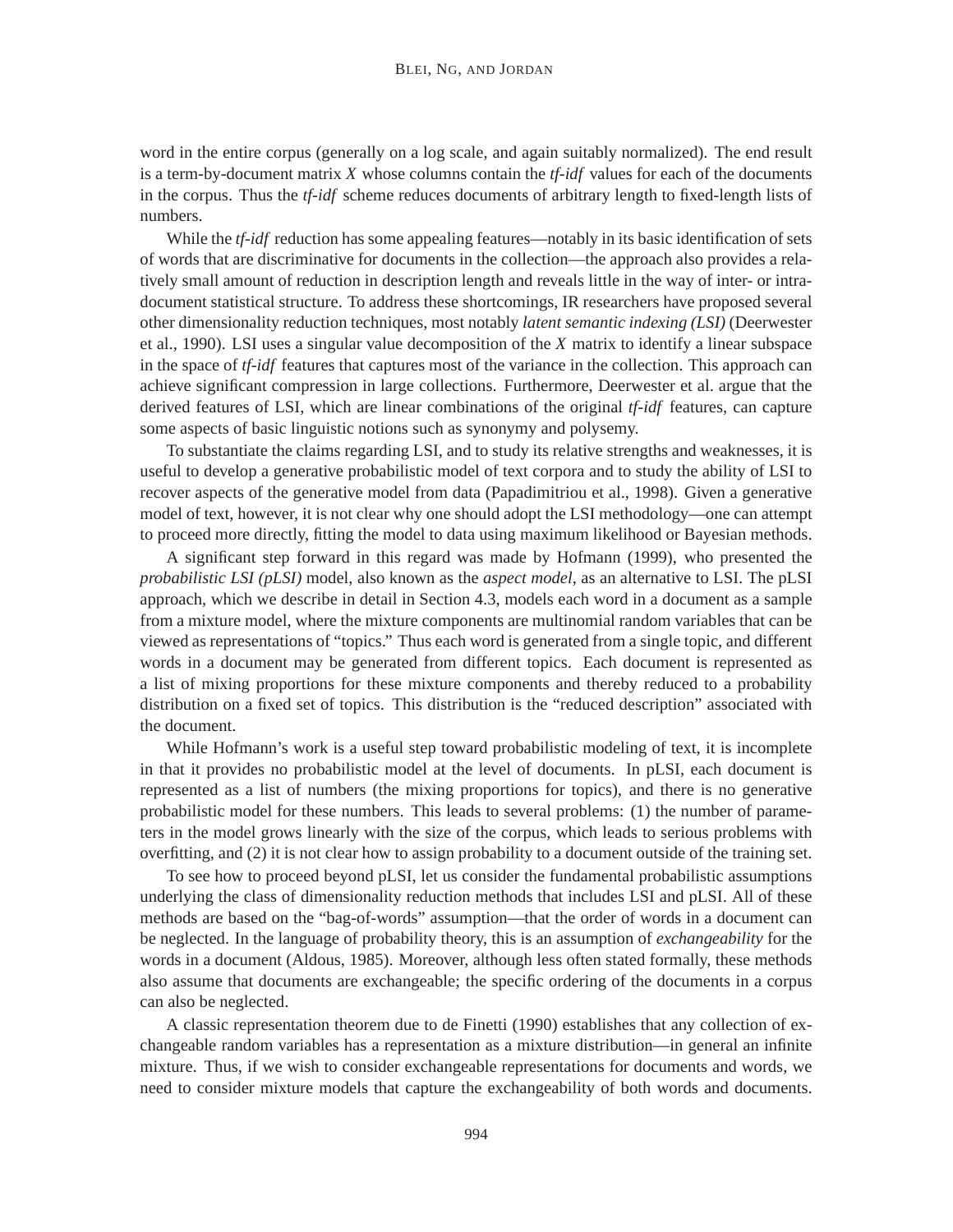This line of thinking leads to the *latent Dirichlet allocation (LDA)* model that we present in the current paper.

It is important to emphasize that an assumption of exchangeability is not equivalent to an assumption that the random variables are independent and identically distributed. Rather, exchangeability essentially can be interpreted as meaning "*conditionally* independent and identically distributed," where the conditioning is with respect to an underlying latent parameter of a probability distribution. Conditionally, the joint distribution of the random variables is simple and factored while marginally over the latent parameter, the joint distribution can be quite complex. Thus, while an assumption of exchangeability is clearly a major simplifying assumption in the domain of text modeling, and its principal justification is that it leads to methods that are computationally efficient, the exchangeability assumptions do not necessarily lead to methods that are restricted to simple frequency counts or linear operations. We aim to demonstrate in the current paper that, by taking the de Finetti theorem seriously, we can capture significant intra-document statistical structure via the mixing distribution.

It is also worth noting that there are a large number of generalizations of the basic notion of exchangeability, including various forms of partial exchangeability, and that representation theorems are available for these cases as well (Diaconis, 1988). Thus, while the work that we discuss in the current paper focuses on simple "bag-of-words" models, which lead to mixture distributions for single words (unigrams), our methods are also applicable to richer models that involve mixtures for larger structural units such as *n*-grams or paragraphs.

The paper is organized as follows. In Section 2 we introduce basic notation and terminology. The LDA model is presented in Section 3 and is compared to related latent variable models in Section 4. We discuss inference and parameter estimation for LDA in Section 5. An illustrative example of fitting LDA to data is provided in Section 6. Empirical results in text modeling, text classification and collaborative filtering are presented in Section 7. Finally, Section 8 presents our conclusions.

# **2. Notation and terminology**

We use the language of text collections throughout the paper, referring to entities such as "words," "documents," and "corpora." This is useful in that it helps to guide intuition, particularly when we introduce latent variables which aim to capture abstract notions such as topics. It is important to note, however, that the LDA model is not necessarily tied to text, and has applications to other problems involving collections of data, including data from domains such as collaborative filtering, content-based image retrieval and bioinformatics. Indeed, in Section 7.3, we present experimental results in the collaborative filtering domain.

Formally, we define the following terms:

- A *word* is the basic unit of discrete data, defined to be an item from a vocabulary indexed by  $\{1,\ldots,V\}$ . We represent words using unit-basis vectors that have a single component equal to one and all other components equal to zero. Thus, using superscripts to denote components, the *v*th word in the vocabulary is represented by a *V*-vector *w* such that  $w^{\nu} = 1$  and  $w^{\mu} = 0$  for  $u \neq v$ .
- A *document* is a sequence of *N* words denoted by  $\mathbf{w} = (w_1, w_2, \dots, w_N)$ , where  $w_n$  is the *n*th word in the sequence.
- A *corpus* is a collection of *M* documents denoted by  $D = \{w_1, w_2, \dots, w_M\}$ .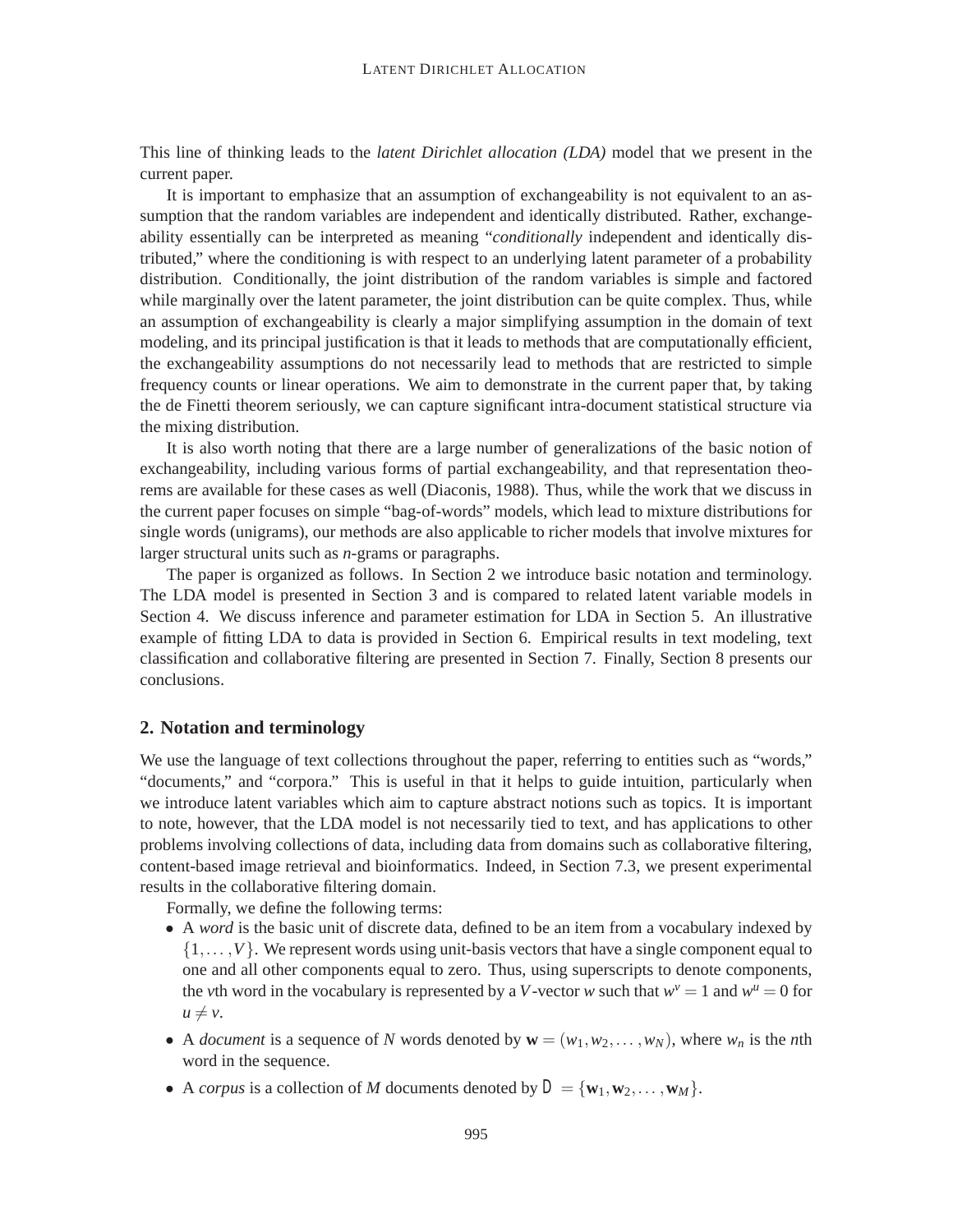We wish to find a probabilistic model of a corpus that not only assigns high probability to members of the corpus, but also assigns high probability to other "similar" documents.

# **3. Latent Dirichlet allocation**

Latent Dirichlet allocation (LDA) is a generative probabilistic model of a corpus. The basic idea is that documents are represented as random mixtures over latent topics, where each topic is characterized by a distribution over words.<sup>1</sup>

LDA assumes the following generative process for each document **w** in a corpus *D*:

- 1. Choose *N* ∼ Poisson(ξ).
- 2. Choose  $\theta \sim \text{Dir}(\alpha)$ .
- 3. For each of the *N* words *wn*:
	- (a) Choose a topic  $z_n$  ∼ Multinomial(θ).
	- (b) Choose a word  $w_n$  from  $p(w_n | z_n, \beta)$ , a multinomial probability conditioned on the topic *zn*.

Several simplifying assumptions are made in this basic model, some of which we remove in subsequent sections. First, the dimensionality *k* of the Dirichlet distribution (and thus the dimensionality of the topic variable *z*) is assumed known and fixed. Second, the word probabilities are parameterized by a  $k \times V$  matrix  $\beta$  where  $\beta_{ij} = p(w^j = 1 | z^i = 1)$ , which for now we treat as a fixed quantity that is to be estimated. Finally, the Poisson assumption is not critical to anything that follows and more realistic document length distributions can be used as needed. Furthermore, note that *N* is independent of all the other data generating variables (θ and **z**). It is thus an ancillary variable and we will generally ignore its randomness in the subsequent development.

A *k*-dimensional Dirichlet random variable θ can take values in the (*k* −1)-simplex (a *k*-vector θ lies in the  $(k-1)$ -simplex if  $θ_i ≥ 0$ ,  $Σ_{i=1}^k θ_i = 1$ ), and has the following probability density on this simplex:

$$
p(\theta \mid \alpha) = \frac{\Gamma\left(\sum_{i=1}^{k} \alpha_i\right)}{\prod_{i=1}^{k} \Gamma(\alpha_i)} \theta_1^{\alpha_1 - 1} \cdots \theta_k^{\alpha_k - 1},\tag{1}
$$

where the parameter  $\alpha$  is a *k*-vector with components  $\alpha_i > 0$ , and where  $\Gamma(x)$  is the Gamma function. The Dirichlet is a convenient distribution on the simplex — it is in the exponential family, has finite dimensional sufficient statistics, and is conjugate to the multinomial distribution. In Section 5, these properties will facilitate the development of inference and parameter estimation algorithms for LDA.

Given the parameters  $\alpha$  and  $\beta$ , the joint distribution of a topic mixture θ, a set of *N* topics **z**, and a set of *N* words **w** is given by:

$$
p(\theta, \mathbf{z}, \mathbf{w} \mid \alpha, \beta) = p(\theta \mid \alpha) \prod_{n=1}^{N} p(z_n \mid \theta) p(w_n \mid z_n, \beta), \tag{2}
$$

<sup>1.</sup> We refer to the latent multinomial variables in the LDA model as topics, so as to exploit text-oriented intuitions, but we make no epistemological claims regarding these latent variables beyond their utility in representing probability distributions on sets of words.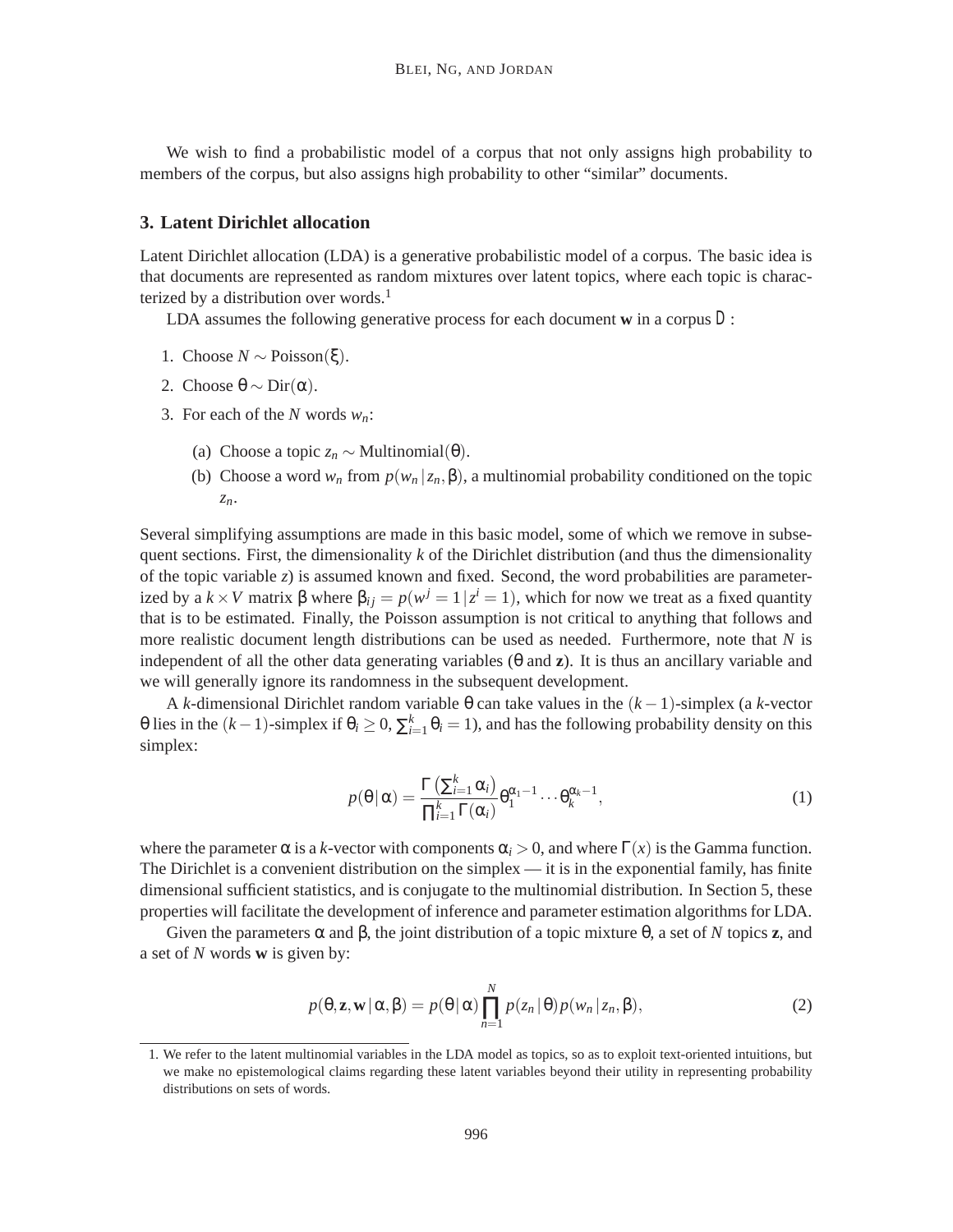

Figure 1: Graphical model representation of LDA. The boxes are "plates" representing replicates. The outer plate represents documents, while the inner plate represents the repeated choice of topics and words within a document.

where  $p(z_n | \theta)$  is simply  $\theta_i$  for the unique *i* such that  $z_n^i = 1$ . Integrating over  $\theta$  and summing over *z*, we obtain the marginal distribution of a document:

$$
p(\mathbf{w}|\alpha,\beta) = \int p(\theta|\alpha) \left( \prod_{n=1}^{N} \sum_{z_n} p(z_n|\theta) p(w_n|z_n,\beta) \right) d\theta.
$$
 (3)

Finally, taking the product of the marginal probabilities of single documents, we obtain the probability of a corpus:

$$
p(D|\alpha,\beta) = \prod_{d=1}^M \int p(\theta_d|\alpha) \left( \prod_{n=1}^{N_d} \sum_{z_{dn}} p(z_{dn}|\theta_d) p(w_{dn}|z_{dn},\beta) \right) d\theta_d.
$$

The LDA model is represented as a probabilistic graphical model in Figure 1. As the figure makes clear, there are three levels to the LDA representation. The parameters  $\alpha$  and  $\beta$  are corpuslevel parameters, assumed to be sampled once in the process of generating a corpus. The variables  $\theta_d$  are document-level variables, sampled once per document. Finally, the variables  $z_{dn}$  and  $w_{dn}$  are word-level variables and are sampled once for each word in each document.

It is important to distinguish LDA from a simple Dirichlet-multinomial clustering model. A classical clustering model would involve a two-level model in which a Dirichlet is sampled once for a corpus, a multinomial clustering variable is selected once for each document in the corpus, and a set of words are selected for the document conditional on the cluster variable. As with many clustering models, such a model restricts a document to being associated with a single topic. LDA, on the other hand, involves three levels, and notably the topic node is sampled *repeatedly* within the document. Under this model, documents can be associated with multiple topics.

Structures similar to that shown in Figure 1 are often studied in Bayesian statistical modeling, where they are referred to as *hierarchical models* (Gelman et al., 1995), or more precisely as *conditionally independent hierarchical models* (Kass and Steffey, 1989). Such models are also often referred to as *parametric empirical Bayes models*, a term that refers not only to a particular model structure, but also to the methods used for estimating parameters in the model (Morris, 1983). Indeed, as we discuss in Section 5, we adopt the empirical Bayes approach to estimating parameters such as  $\alpha$  and  $\beta$  in simple implementations of LDA, but we also consider fuller Bayesian approaches as well.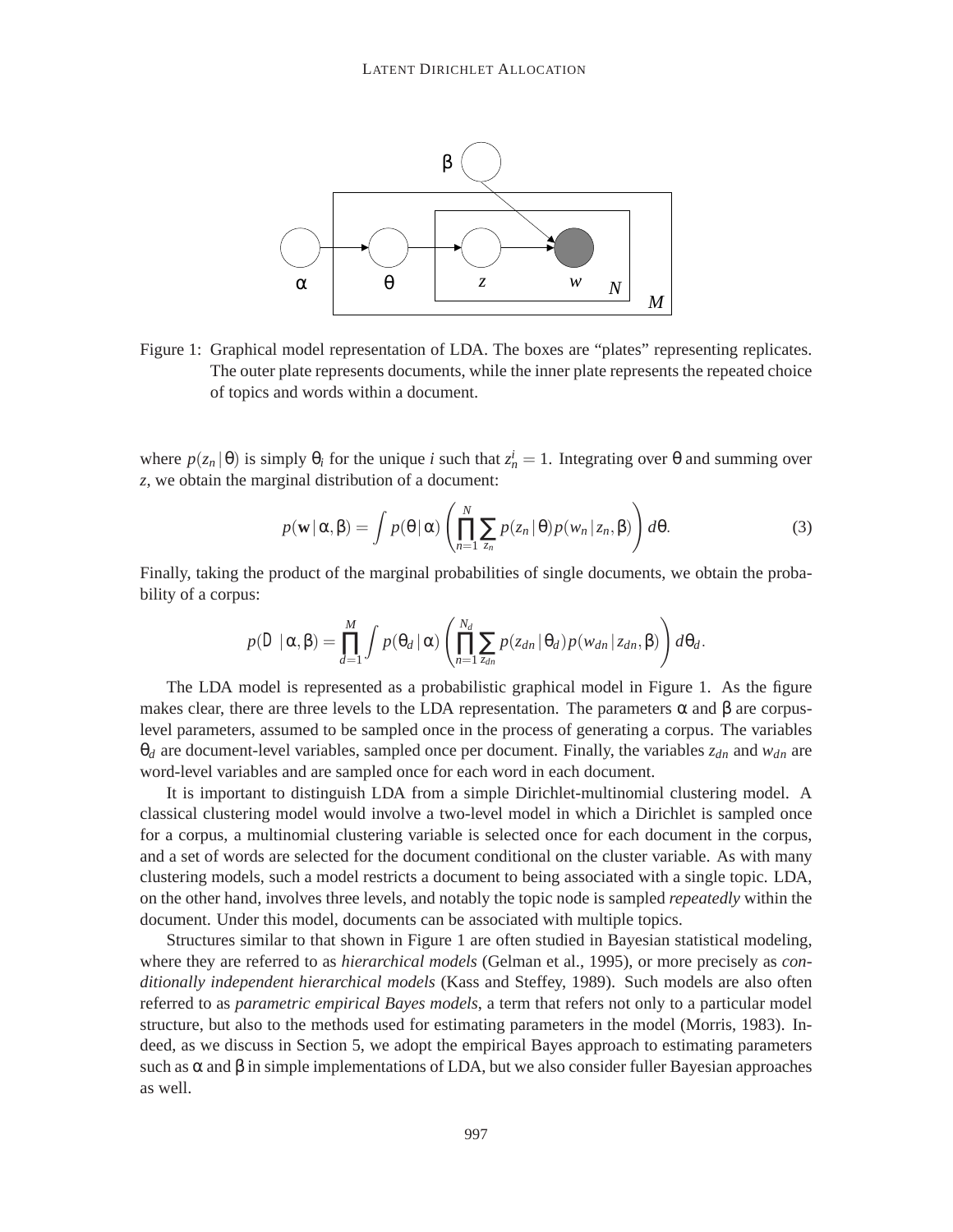#### **3.1 LDA and exchangeability**

A finite set of random variables  $\{z_1, \ldots, z_N\}$  is said to be *exchangeable* if the joint distribution is invariant to permutation. If  $\pi$  is a permutation of the integers from 1 to *N*:

$$
p(z_1,\ldots,z_N)=p(z_{\pi(1)},\ldots,z_{\pi(N)}).
$$

An infinite sequence of random variables is *infinitely exchangeable* if every finite subsequence is exchangeable.

De Finetti's representation theorem states that the joint distribution of an infinitely exchangeable sequence of random variables is as if a random parameter were drawn from some distribution and then the random variables in question were *independent* and *identically distributed*, conditioned on that parameter.

In LDA, we assume that words are generated by topics (by fixed conditional distributions) and that those topics are infinitely exchangeable within a document. By de Finetti's theorem, the probability of a sequence of words and topics must therefore have the form:

$$
p(\mathbf{w}, \mathbf{z}) = \int p(\theta) \left( \prod_{n=1}^{N} p(z_n | \theta) p(w_n | z_n) \right) d\theta,
$$

where  $\theta$  is the random parameter of a multinomial over topics. We obtain the LDA distribution on documents in Eq. (3) by marginalizing out the topic variables and endowing  $\theta$  with a Dirichlet distribution.

#### **3.2 A continuous mixture of unigrams**

The LDA model shown in Figure 1 is somewhat more elaborate than the two-level models often studied in the classical hierarchical Bayesian literature. By marginalizing over the hidden topic variable *z*, however, we can understand LDA as a two-level model.

In particular, let us form the word distribution *p*(*w*|θ,β):

$$
p(w | \theta, \beta) = \sum_{z} p(w | z, \beta) p(z | \theta).
$$

Note that this is a random quantity since it depends on  $θ$ .

We now define the following generative process for a document **w**:

- 1. Choose  $θ \sim Dir(α)$ .
- 2. For each of the *N* words *wn*:
	- (a) Choose a word  $w_n$  from  $p(w_n | \theta, \beta)$ .

This process defines the marginal distribution of a document as a continuous mixture distribution:

$$
p(\mathbf{w} | \alpha, \beta) = \int p(\theta | \alpha) \left( \prod_{n=1}^{N} p(w_n | \theta, \beta) \right) d\theta,
$$

where  $p(w_n | \theta, \beta)$  are the mixture components and  $p(\theta | \alpha)$  are the mixture weights.

Figure 2 illustrates this interpretation of LDA. It depicts the distribution on *p*(*w*|θ,β) which is induced from a particular instance of an LDA model. Note that this distribution on the  $(V - 1)$ simplex is attained with only  $k+kV$  parameters yet exhibits a very interesting multimodal structure.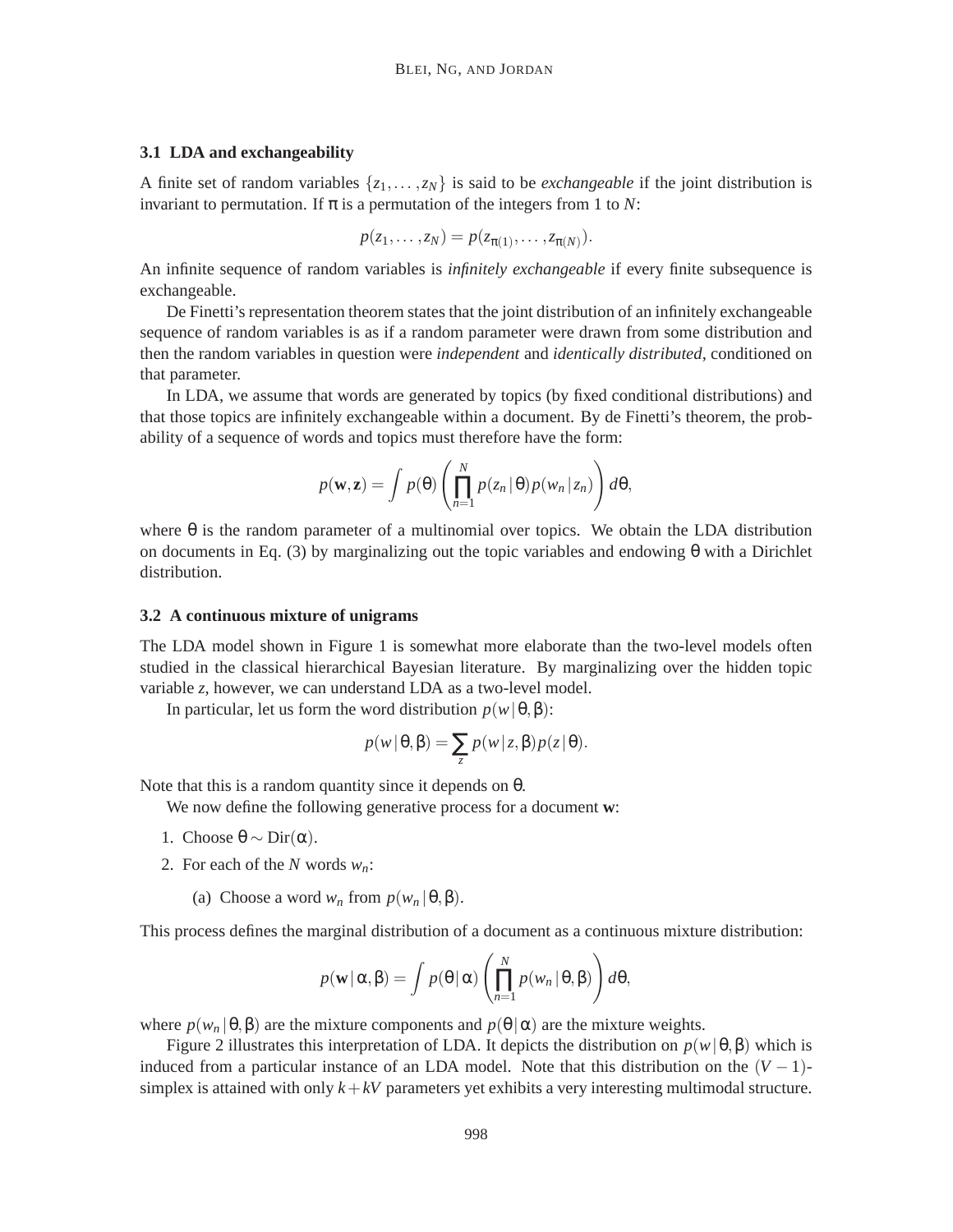

Figure 2: An example density on unigram distributions  $p(w | \theta, \beta)$  under LDA for three words and four topics. The triangle embedded in the x-y plane is the 2-D simplex representing all possible multinomial distributions over three words. Each of the vertices of the triangle corresponds to a deterministic distribution that assigns probability one to one of the words; the midpoint of an edge gives probability 0.5 to two of the words; and the centroid of the triangle is the uniform distribution over all three words. The four points marked with an x are the locations of the multinomial distributions  $p(w|z)$  for each of the four topics, and the surface shown on top of the simplex is an example of a density over the  $(V-1)$ -simplex (multinomial distributions of words) given by LDA.

#### **4. Relationship with other latent variable models**

In this section we compare LDA to simpler latent variable models for text—the unigram model, a mixture of unigrams, and the pLSI model. Furthermore, we present a unified geometric interpretation of these models which highlights their key differences and similarities.

#### **4.1 Unigram model**

Under the unigram model, the words of every document are drawn independently from a single multinomial distribution:

$$
p(\mathbf{w}) = \prod_{n=1}^{N} p(w_n).
$$

This is illustrated in the graphical model in Figure 3a.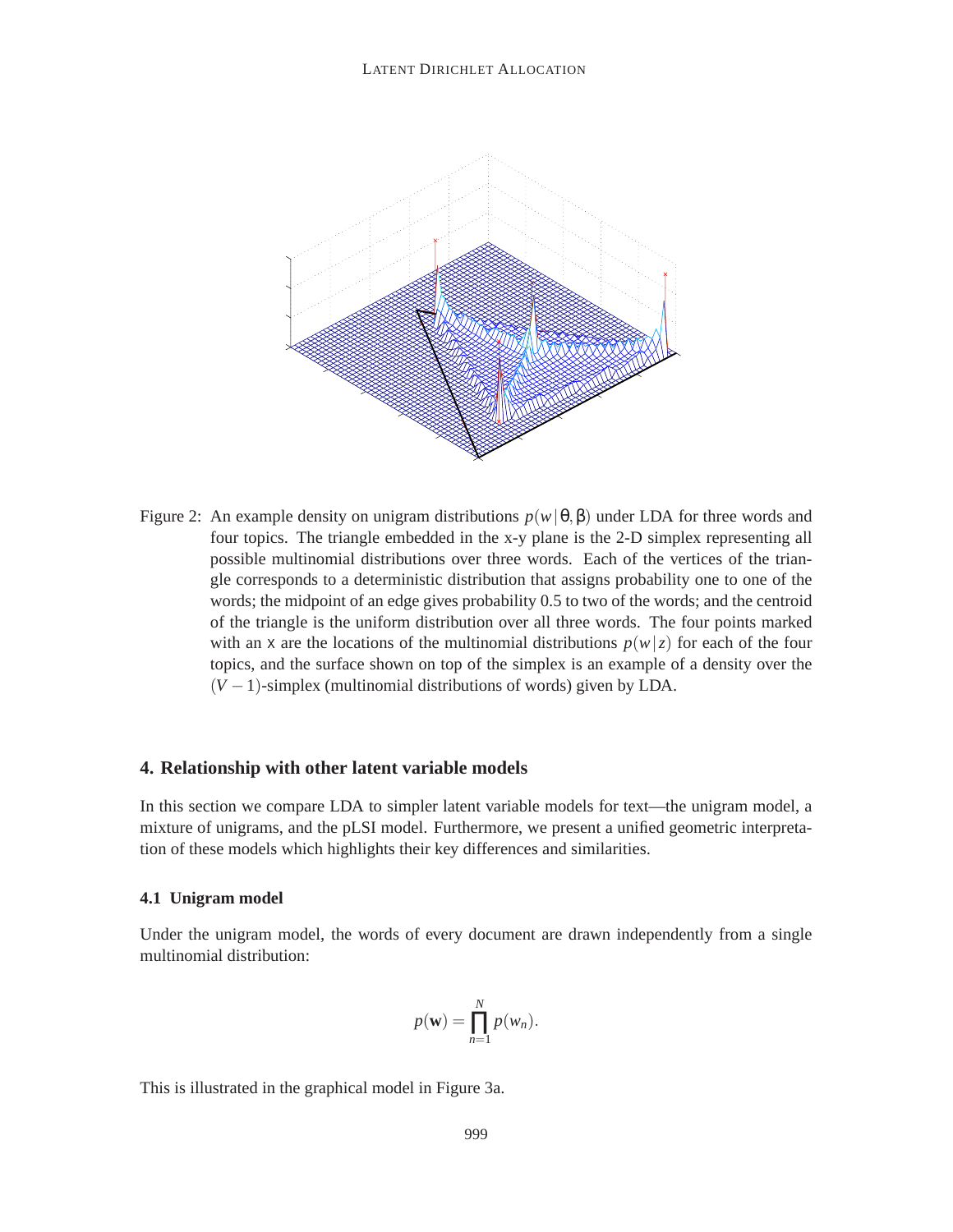

Figure 3: Graphical model representation of different models of discrete data.

#### **4.2 Mixture of unigrams**

If we augment the unigram model with a discrete random topic variable *z* (Figure 3b), we obtain a *mixture of unigrams* model (Nigam et al., 2000). Under this mixture model, each document is generated by first choosing a topic *z* and then generating *N* words independently from the conditional multinomial  $p(w|z)$ . The probability of a document is:

$$
p(\mathbf{w}) = \sum_{z} p(z) \prod_{n=1}^{N} p(w_n | z).
$$

When estimated from a corpus, the word distributions can be viewed as representations of topics under the assumption that each document exhibits exactly one topic. As the empirical results in Section 7 illustrate, this assumption is often too limiting to effectively model a large collection of documents.

In contrast, the LDA model allows documents to exhibit multiple topics to different degrees. This is achieved at a cost of just one additional parameter: there are  $k - 1$  parameters associated with  $p(z)$  in the mixture of unigrams, versus the *k* parameters associated with  $p(\theta | \alpha)$  in LDA.

### **4.3 Probabilistic latent semantic indexing**

Probabilistic latent semantic indexing (pLSI) is another widely used document model (Hofmann, 1999). The pLSI model, illustrated in Figure 3c, posits that a document label *d* and a word *wn* are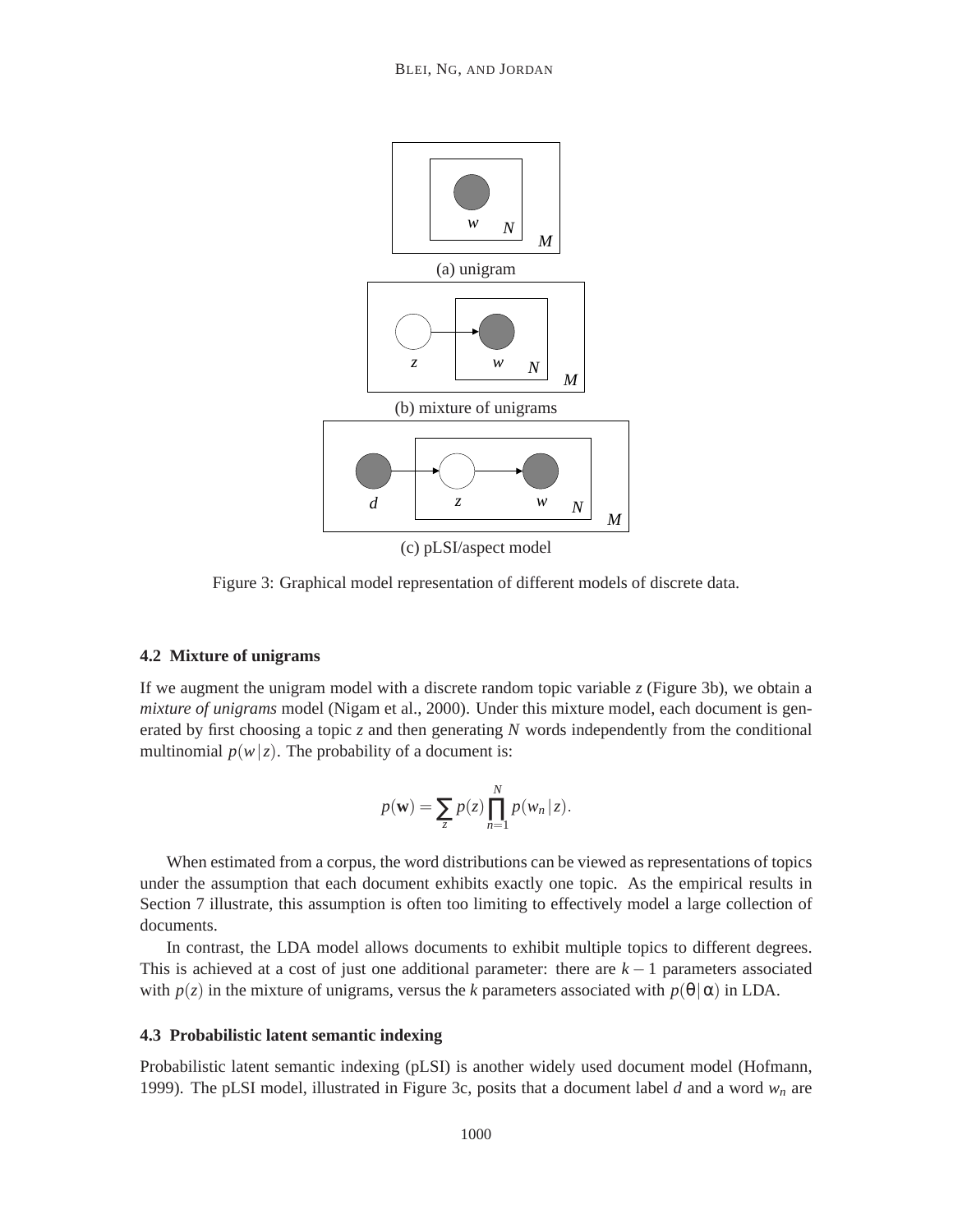conditionally independent given an unobserved topic *z*:

$$
p(d, w_n) = p(d) \sum_{z} p(w_n | z) p(z | d).
$$

The pLSI model attempts to relax the simplifying assumption made in the mixture of unigrams model that each document is generated from only one topic. In a sense, it does capture the possibility that a document may contain multiple topics since  $p(z|d)$  serves as the mixture weights of the topics for a particular document *d*. However, it is important to note that *d* is a dummy index into the list of documents in the *training set*. Thus, *d* is a multinomial random variable with as many possible values as there are training documents and the model learns the topic mixtures  $p(z|d)$  only for those documents on which it is trained. For this reason, pLSI is not a well-defined generative model of documents; there is no natural way to use it to assign probability to a previously unseen document.

A further difficulty with pLSI, which also stems from the use of a distribution indexed by training documents, is that the number of parameters which must be estimated grows linearly with the number of training documents. The parameters for a *k*-topic pLSI model are *k* multinomial distributions of size *V* and *M* mixtures over the *k* hidden topics. This gives  $kV + kM$  parameters and therefore linear growth in *M*. The linear growth in parameters suggests that the model is prone to overfitting and, empirically, overfitting is indeed a serious problem (see Section 7.1). In practice, a tempering heuristic is used to smooth the parameters of the model for acceptable predictive performance. It has been shown, however, that overfitting can occur even when tempering is used (Popescul et al., 2001).

LDA overcomes both of these problems by treating the topic mixture weights as a *k*-parameter hidden *random variable* rather than a large set of individual parameters which are explicitly linked to the training set. As described in Section 3, LDA is a well-defined generative model and generalizes easily to new documents. Furthermore, the  $k + kV$  parameters in a  $k$ -topic LDA model do not grow with the size of the training corpus. We will see in Section 7.1 that LDA does not suffer from the same overfitting issues as pLSI.

### **4.4 A geometric interpretation**

A good way of illustrating the differences between LDA and the other latent topic models is by considering the geometry of the latent space, and seeing how a document is represented in that geometry under each model.

All four of the models described above—unigram, mixture of unigrams, pLSI, and LDA operate in the space of distributions over words. Each such distribution can be viewed as a point on the  $(V - 1)$ -simplex, which we call the word simplex.

The unigram model finds a single point on the word simplex and posits that all words in the corpus come from the corresponding distribution. The latent variable models consider *k* points on the word simplex and form a sub-simplex based on those points, which we call the topic simplex. Note that any point on the topic simplex is also a point on the word simplex. The different latent variable models use the topic simplex in different ways to generate a document.

• The mixture of unigrams model posits that for each document, one of the *k* points on the word simplex (that is, one of the corners of the topic simplex) is chosen randomly and all the words of the document are drawn from the distribution corresponding to that point.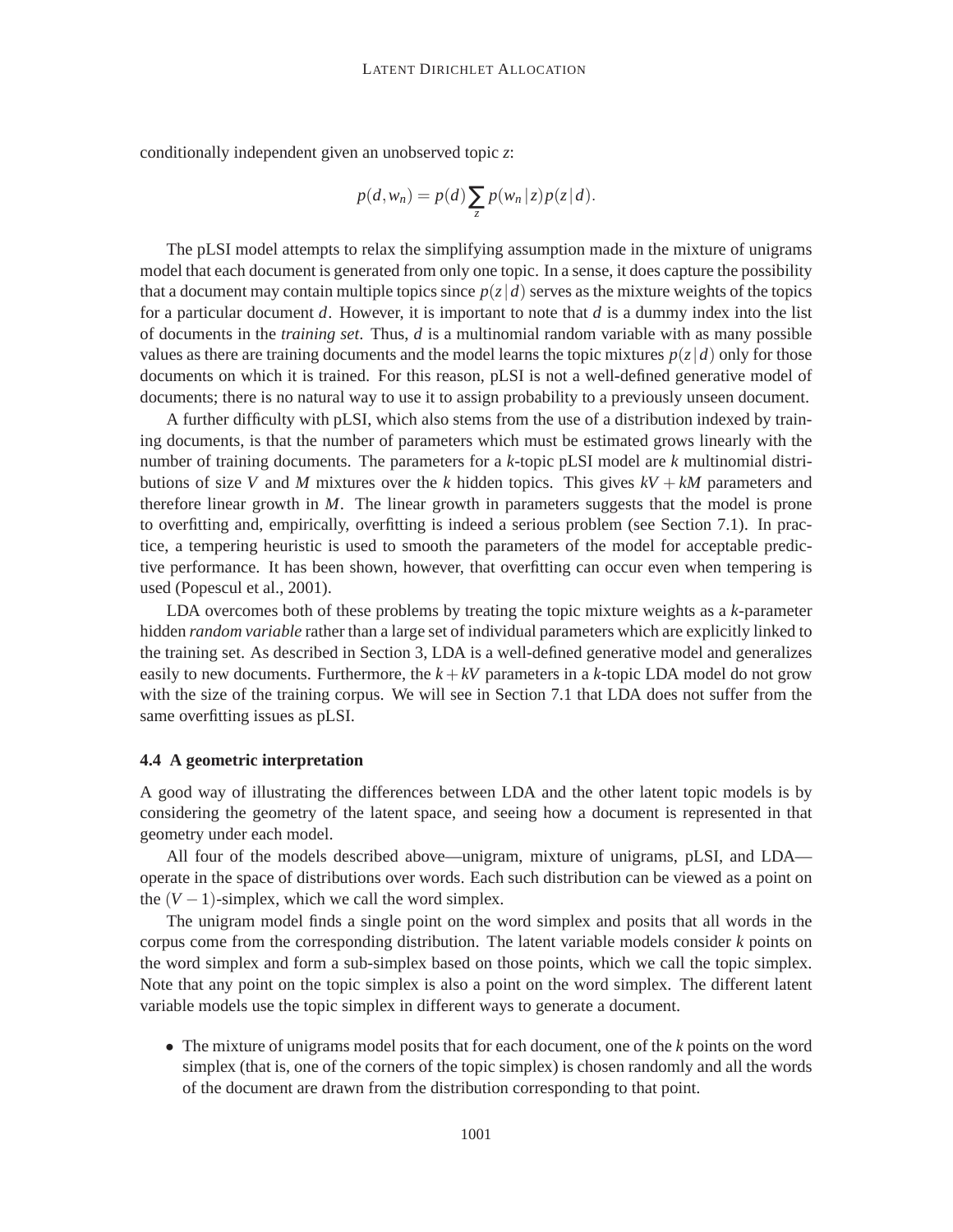

- Figure 4: The topic simplex for three topics embedded in the word simplex for three words. The corners of the word simplex correspond to the three distributions where each word (respectively) has probability one. The three points of the topic simplex correspond to three different distributions over words. The mixture of unigrams places each document at one of the corners of the topic simplex. The pLSI model induces an empirical distribution on the topic simplex denoted by x. LDA places a smooth distribution on the topic simplex denoted by the contour lines.
	- The pLSI model posits that each word of a *training* document comes from a randomly chosen topic. The topics are themselves drawn from a document-specific distribution over topics, i.e., a point on the topic simplex. There is one such distribution for each document; the set of training documents thus defines an empirical distribution on the topic simplex.
	- LDA posits that each word of both the observed and unseen documents is generated by a randomly chosen topic which is drawn from a distribution with a randomly chosen parameter. This parameter is sampled once per document from a smooth distribution on the topic simplex.

These differences are highlighted in Figure 4.

# **5. Inference and Parameter Estimation**

We have described the motivation behind LDA and illustrated its conceptual advantages over other latent topic models. In this section, we turn our attention to procedures for inference and parameter estimation under LDA.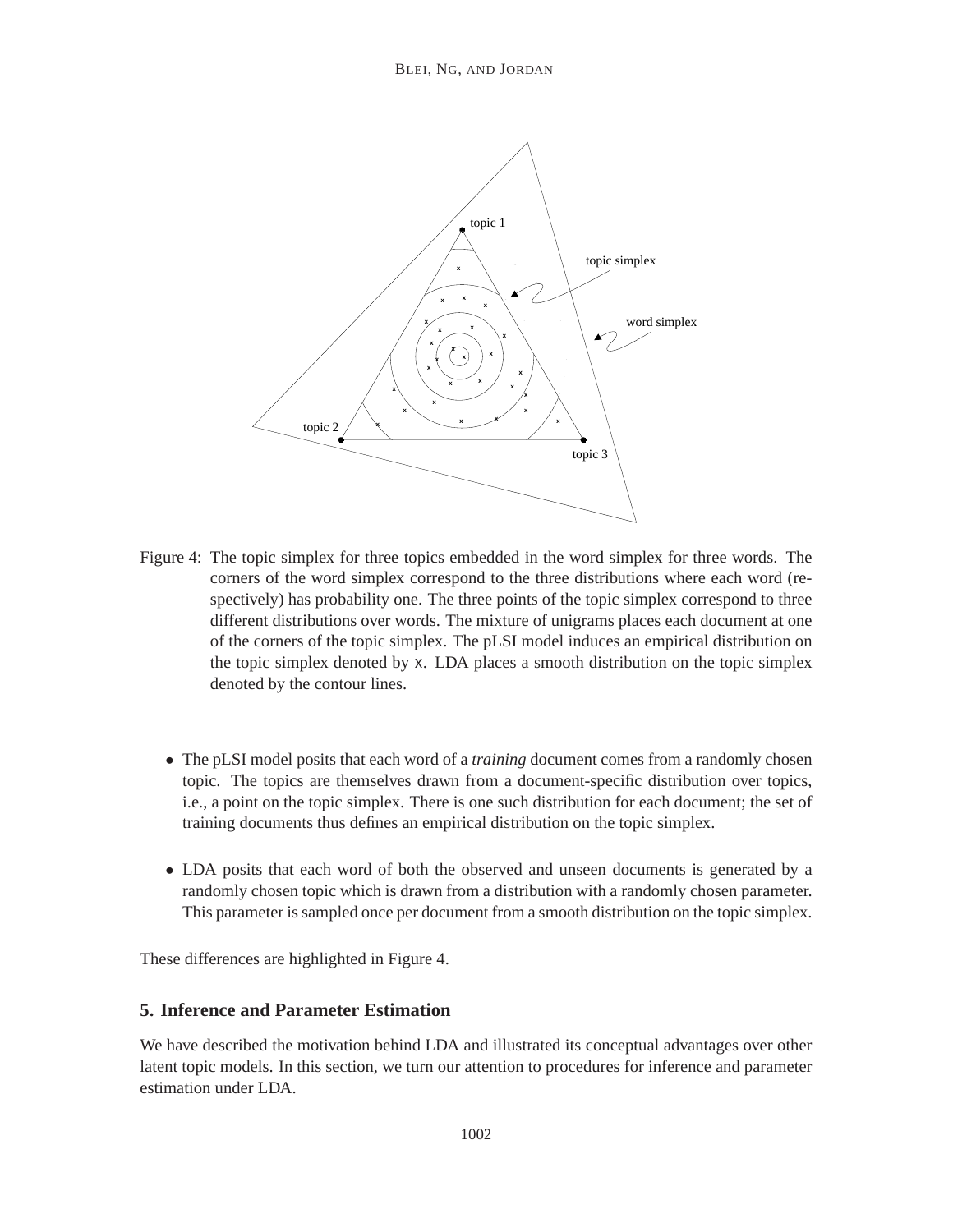

Figure 5: (Left) Graphical model representation of LDA. (Right) Graphical model representation of the variational distribution used to approximate the posterior in LDA.

#### **5.1 Inference**

The key inferential problem that we need to solve in order to use LDA is that of computing the posterior distribution of the hidden variables given a document:

$$
p(\theta, \mathbf{z} | \mathbf{w}, \alpha, \beta) = \frac{p(\theta, \mathbf{z}, \mathbf{w} | \alpha, \beta)}{p(\mathbf{w} | \alpha, \beta)}.
$$

Unfortunately, this distribution is intractable to compute in general. Indeed, to normalize the distribution we marginalize over the hidden variables and write Eq. (3) in terms of the model parameters:

$$
p(\mathbf{w} | \alpha, \beta) = \frac{\Gamma(\sum_i \alpha_i)}{\prod_i \Gamma(\alpha_i)} \int \left( \prod_{i=1}^k \theta_i^{\alpha_i - 1} \right) \left( \prod_{n=1}^N \sum_{i=1}^k \prod_{j=1}^V (\theta_i \beta_{ij})^{w_n^j} \right) d\theta,
$$

a function which is intractable due to the coupling between  $\theta$  and  $\beta$  in the summation over latent topics (Dickey, 1983). Dickey shows that this function is an expectation under a particular extension to the Dirichlet distribution which can be represented with special hypergeometric functions. It has been used in a Bayesian context for censored discrete data to represent the posterior on  $\theta$  which, in that setting, is a random parameter (Dickey et al., 1987).

Although the posterior distribution is intractable for exact inference, a wide variety of approximate inference algorithms can be considered for LDA, including Laplace approximation, variational approximation, and Markov chain Monte Carlo (Jordan, 1999). In this section we describe a simple convexity-based variational algorithm for inference in LDA, and discuss some of the alternatives in Section 8.

#### **5.2 Variational inference**

The basic idea of convexity-based variational inference is to make use of Jensen's inequality to obtain an adjustable lower bound on the log likelihood (Jordan et al., 1999). Essentially, one considers a family of lower bounds, indexed by a set of *variational parameters*. The variational parameters are chosen by an optimization procedure that attempts to find the tightest possible lower bound.

A simple way to obtain a tractable family of lower bounds is to consider simple modifications of the original graphical model in which some of the edges and nodes are removed. Consider in particular the LDA model shown in Figure 5 (left). The problematic coupling between θ and β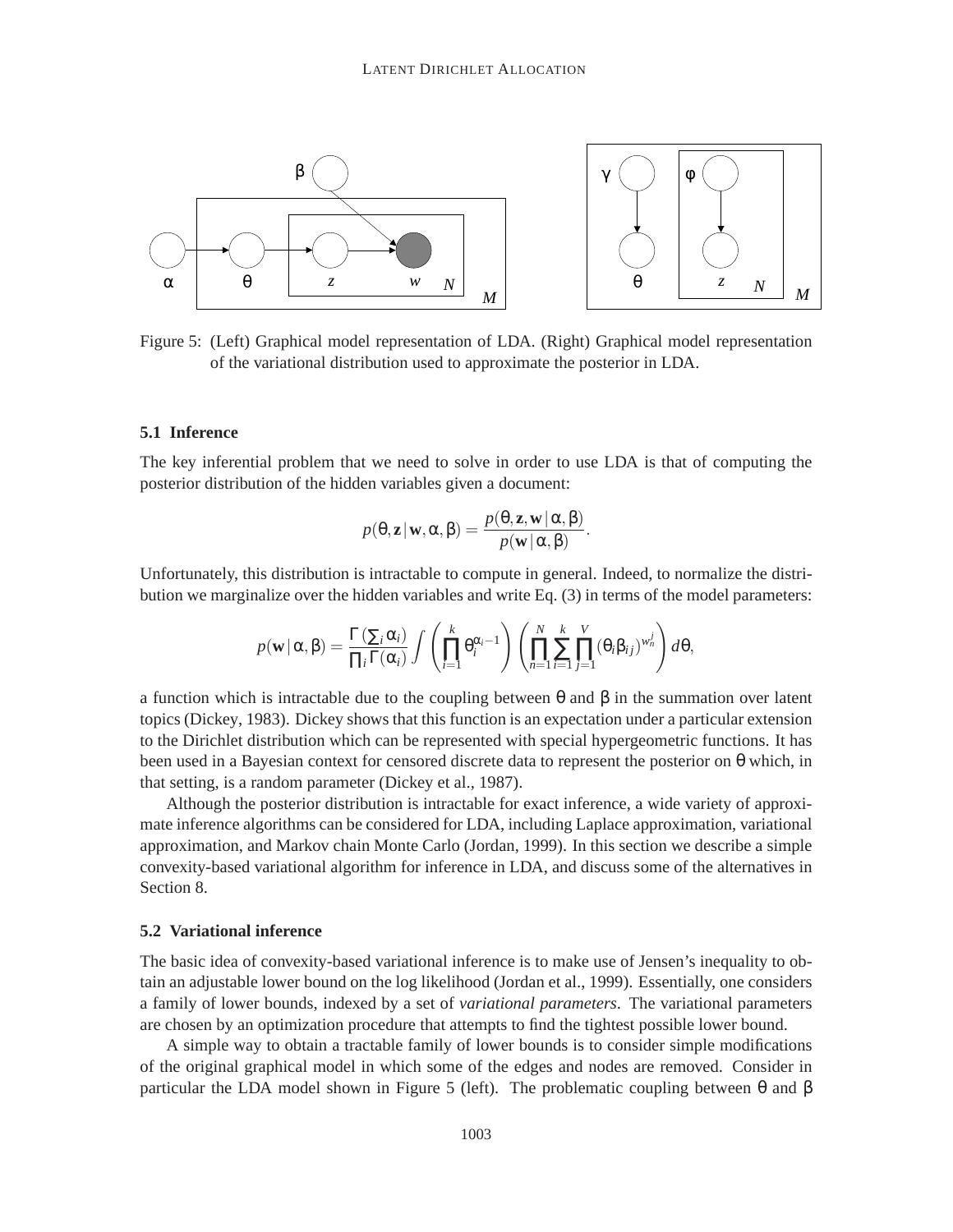arises due to the edges between θ, **z**, and **w**. By dropping these edges and the **w** nodes, and endowing the resulting simplified graphical model with free variational parameters, we obtain a family of distributions on the latent variables. This family is characterized by the following variational distribution:

$$
q(\theta, \mathbf{z} | \gamma, \phi) = q(\theta | \gamma) \prod_{n=1}^{N} q(z_n | \phi_n), \qquad (4)
$$

where the Dirichlet parameter  $\gamma$  and the multinomial parameters  $(\phi_1, \dots, \phi_N)$  are the free variational parameters.

Having specified a simplified family of probability distributions, the next step is to set up an optimization problem that determines the values of the variational parameters γ and φ. As we show in Appendix A, the desideratum of finding a tight lower bound on the log likelihood translates directly into the following optimization problem:

$$
(\gamma^*, \phi^*) = \arg\min_{(\gamma, \phi)} D(q(\theta, \mathbf{z} | \gamma, \phi) \parallel p(\theta, \mathbf{z} | \mathbf{w}, \alpha, \beta)).
$$
\n(5)

Thus the optimizing values of the variational parameters are found by minimizing the Kullback-Leibler (KL) divergence between the variational distribution and the true posterior  $p(\theta, \mathbf{z} | \mathbf{w}, \alpha, \beta)$ . This minimization can be achieved via an iterative fixed-point method. In particular, we show in Appendix A.3 that by computing the derivatives of the KL divergence and setting them equal to zero, we obtain the following pair of update equations:

$$
\phi_{ni} \quad \propto \quad \beta_{iw_n} \exp\{ \mathcal{E}_q[\log(\theta_i) | \gamma] \} \tag{6}
$$

$$
\gamma_i = \alpha_i + \sum_{n=1}^N \phi_{ni}.
$$
\n(7)

As we show in Appendix A.1, the expectation in the multinomial update can be computed as follows:

$$
E_q[log(\theta_i) | \gamma] = \Psi(\gamma_i) - \Psi(\sum_{j=1}^k \gamma_j), \qquad (8)
$$

where Ψ is the first derivative of the log Γ function which is computable via Taylor approximations (Abramowitz and Stegun, 1970).

Eqs. (6) and (7) have an appealing intuitive interpretation. The Dirichlet update is a posterior Dirichlet given expected observations taken under the variational distribution,  $E[z_n | \phi_n]$ . The multinomial update is akin to using Bayes' theorem,  $p(z_n | w_n) \propto p(w_n | z_n) p(z_n)$ , where  $p(z_n)$  is approximated by the exponential of the expected value of its logarithm under the variational distribution.

It is important to note that the variational distribution is actually a conditional distribution, varying as a function of **w**. This occurs because the optimization problem in Eq. (5) is conducted for fixed **w**, and thus yields optimizing parameters  $(\gamma^*, \phi^*)$  that are a function of **w**. We can write the resulting variational distribution as  $q(\theta, \mathbf{z}|\gamma^*(\mathbf{w}), \phi^*(\mathbf{w}))$ , where we have made the dependence on **w** explicit. Thus the variational distribution can be viewed as an approximation to the posterior distribution  $p(\theta, \mathbf{z} | \mathbf{w}, \alpha, \beta)$ .

In the language of text, the optimizing parameters  $(\gamma^*(\mathbf{w}), \phi^*(\mathbf{w}))$  are document-specific. In particular, we view the Dirichlet parameters  $\gamma^*(\mathbf{w})$  as providing a representation of a document in the topic simplex.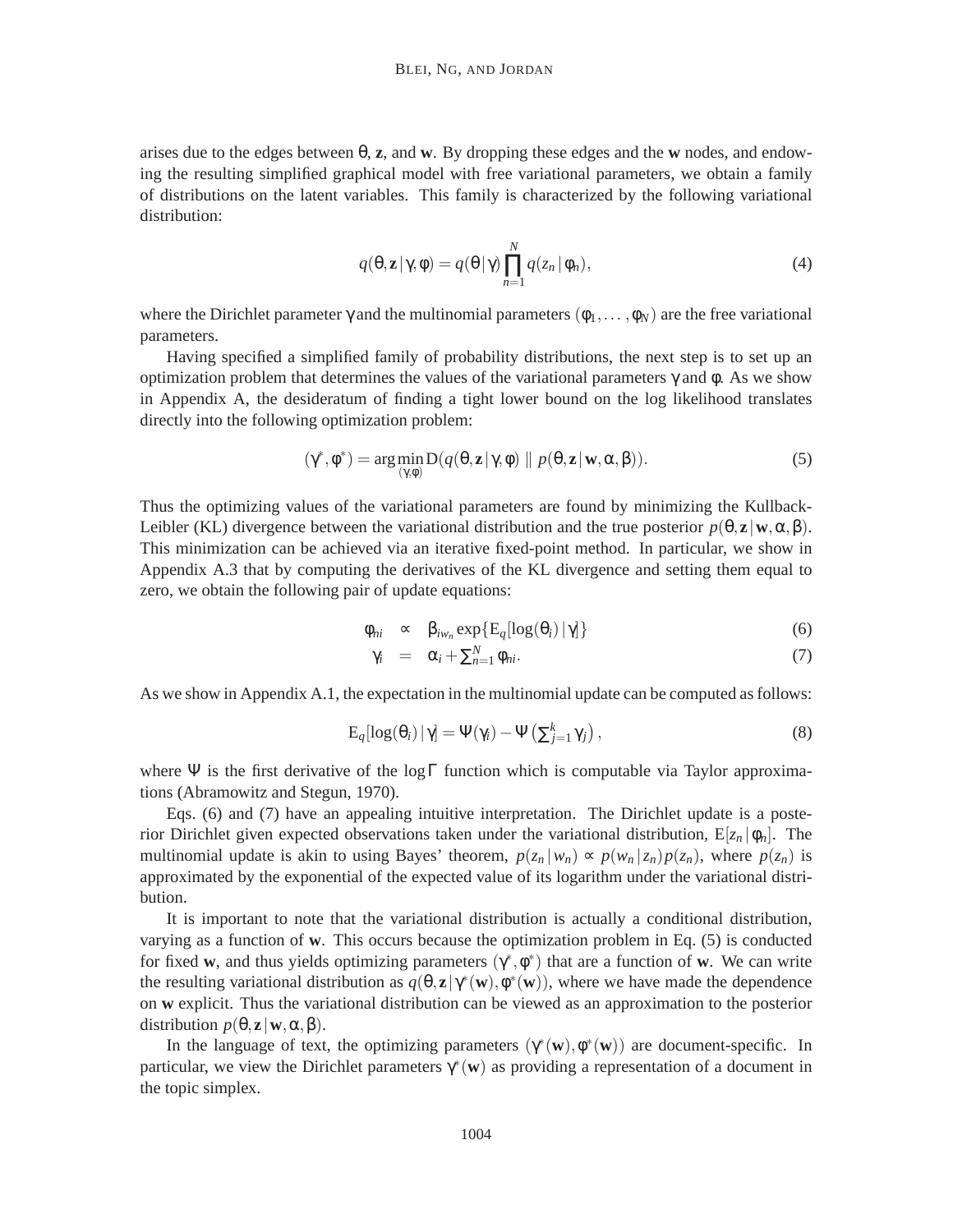(1) initialize  $\phi_{ni}^0 := 1/k$  for all *i* and *n* (2) initialize  $\gamma_i := \alpha_i + N/k$  for all *i* (3) **repeat** (4) **for**  $n = 1$  **to**  $N$ (5) **for**  $i = 1$  **to**  $k$ (6)  $\phi_{ni}^{t+1} := \beta_{iw_n} \exp(\Psi(\gamma_i^t))$ (7) normalize  $\phi_n^{t+1}$  to sum to 1. (8)  $\gamma^{t+1} := \alpha + \sum_{n=1}^{N} \phi_n^{t+1}$ (9) **until** convergence

Figure 6: A variational inference algorithm for LDA.

We summarize the variational inference procedure in Figure 6, with appropriate starting points for γ and φ*n*. From the pseudocode it is clear that each iteration of variational inference for LDA requires  $O((N+1)k)$  operations. Empirically, we find that the number of iterations required for a single document is on the order of the number of words in the document. This yields a total number of operations roughly on the order of  $N^2k$ .

### **5.3 Parameter estimation**

In this section we present an empirical Bayes method for parameter estimation in the LDA model (see Section 5.4 for a fuller Bayesian approach). In particular, given a corpus of documents  $D =$  ${\bf w}_1, {\bf w}_2, \ldots, {\bf w}_M$ , we wish to find parameters  $\alpha$  and  $\beta$  that maximize the (marginal) log likelihood of the data:

$$
\ell(\alpha, \beta) = \sum_{d=1}^{M} \log p(\mathbf{w}_d | \alpha, \beta).
$$

As we have described above, the quantity  $p(\mathbf{w}|\alpha,\beta)$  cannot be computed tractably. However, variational inference provides us with a tractable lower bound on the log likelihood, a bound which we can maximize with respect to  $\alpha$  and  $\beta$ . We can thus find approximate empirical Bayes estimates for the LDA model via an alternating *variational EM* procedure that maximizes a lower bound with respect to the variational parameters  $\gamma$  and  $\phi$ , and then, for fixed values of the variational parameters, maximizes the lower bound with respect to the model parameters  $\alpha$  and  $\beta$ .

We provide a detailed derivation of the variational EM algorithm for LDA in Appendix A.4. The derivation yields the following iterative algorithm:

- 1. (E-step) For each document, find the optimizing values of the variational parameters  $\{\gamma_d^*, \phi_d^* :$  $d \in D$ . This is done as described in the previous section.
- 2. (M-step) Maximize the resulting lower bound on the log likelihood with respect to the model parameters α and β. This corresponds to finding maximum likelihood estimates with expected sufficient statistics for each document under the approximate posterior which is computed in the E-step.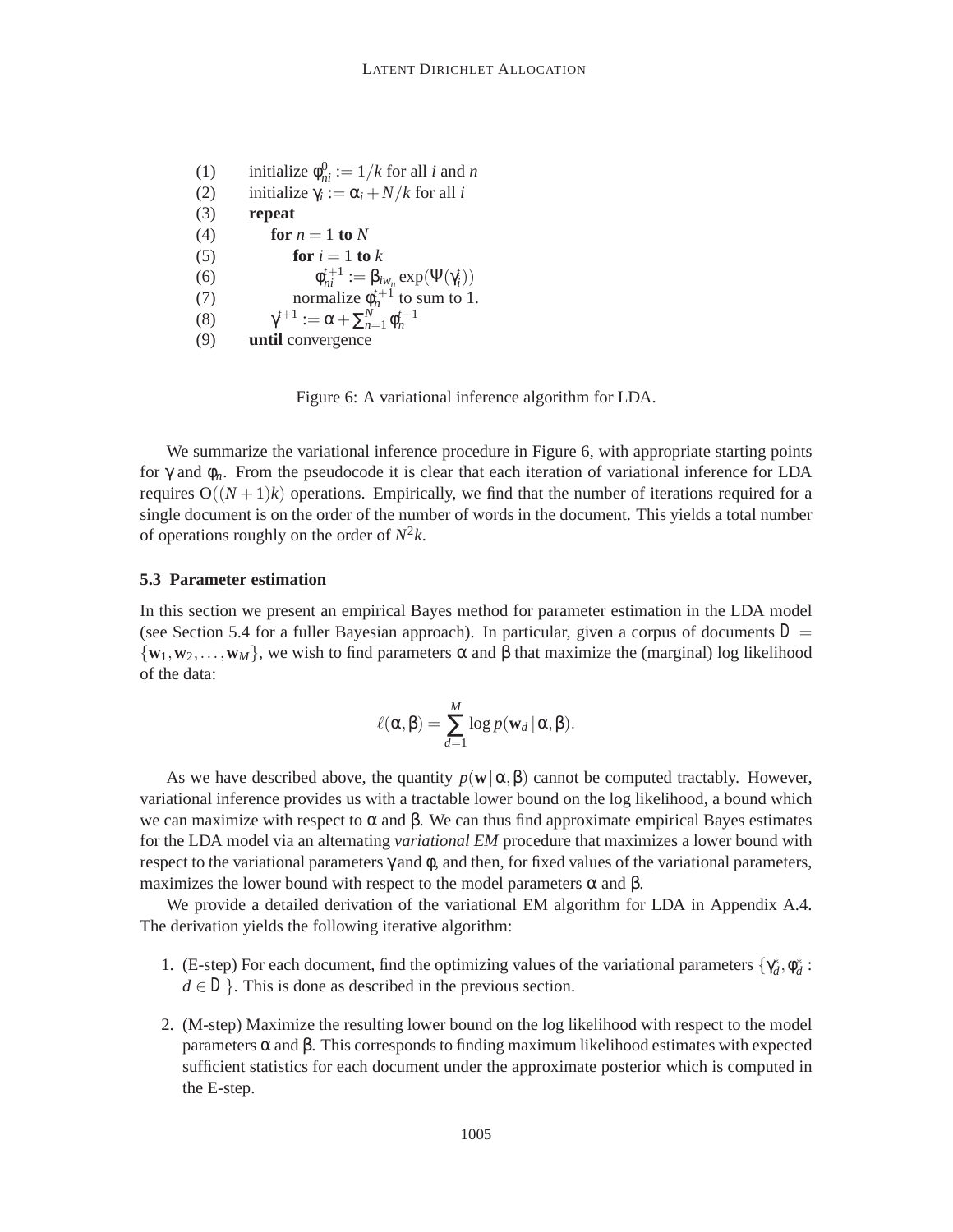

Figure 7: Graphical model representation of the smoothed LDA model.

These two steps are repeated until the lower bound on the log likelihood converges.

In Appendix A.4, we show that the M-step update for the conditional multinomial parameter  $β$ can be written out analytically:

$$
\beta_{ij} \propto \sum_{d=1}^{M} \sum_{n=1}^{N_d} \phi_{dni}^* w_{dn}^j.
$$
\n(9)

We further show that the M-step update for Dirichlet parameter  $\alpha$  can be implemented using an efficient Newton-Raphson method in which the Hessian is inverted in linear time.

### **5.4 Smoothing**

The large vocabulary size that is characteristic of many document corpora creates serious problems of sparsity. A new document is very likely to contain words that did not appear in any of the documents in a training corpus. Maximum likelihood estimates of the multinomial parameters assign zero probability to such words, and thus zero probability to new documents. The standard approach to coping with this problem is to "smooth" the multinomial parameters, assigning positive probability to all vocabulary items whether or not they are observed in the training set (Jelinek, 1997). Laplace smoothing is commonly used; this essentially yields the mean of the posterior distribution under a uniform Dirichlet prior on the multinomial parameters.

Unfortunately, in the mixture model setting, simple Laplace smoothing is no longer justified as a maximum a posteriori method (although it is often implemented in practice; cf. Nigam et al., 1999). In fact, by placing a Dirichlet prior on the multinomial parameter we obtain an intractable posterior in the mixture model setting, for much the same reason that one obtains an intractable posterior in the basic LDA model. Our proposed solution to this problem is to simply apply variational inference methods to the extended model that includes Dirichlet smoothing on the multinomial parameter.

In the LDA setting, we obtain the extended graphical model shown in Figure 7. We treat β as a  $k \times V$  random matrix (one row for each mixture component), where we assume that each row is independently drawn from an exchangeable Dirichlet distribution.<sup>2</sup> We now extend our inference procedures to treat the  $\beta_i$  as random variables that are endowed with a posterior distribution,

<sup>2.</sup> An exchangeable Dirichlet is simply a Dirichlet distribution with a single scalar parameter η. The density is the same as a Dirichlet (Eq. 1) where  $\alpha_i = \eta$  for each component.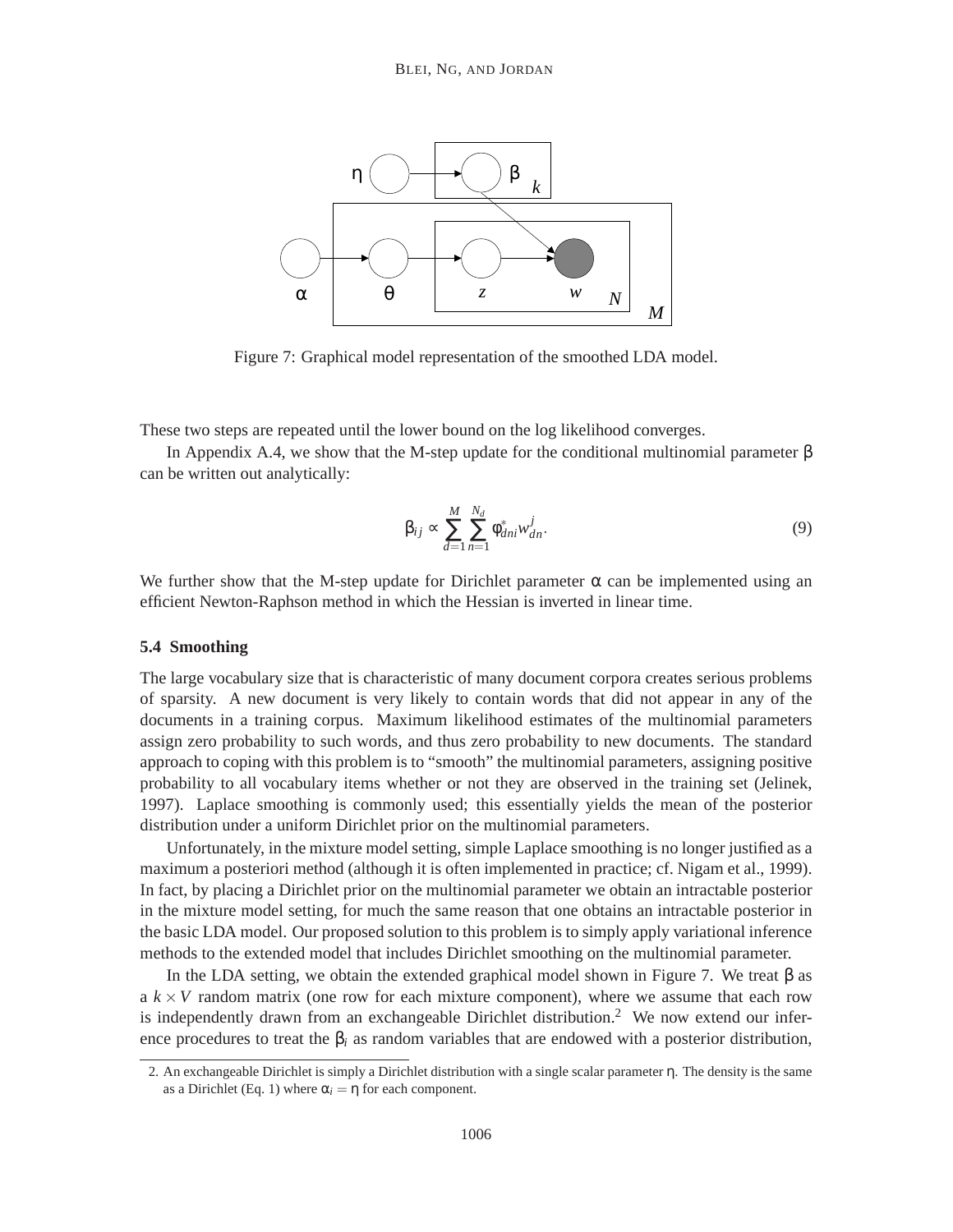conditioned on the data. Thus we move beyond the empirical Bayes procedure of Section 5.3 and consider a fuller Bayesian approach to LDA.

We consider a variational approach to Bayesian inference that places a separable distribution on the random variables β, θ, and **z** (Attias, 2000):

$$
q(\beta_{1:k},\mathbf{z}_{1:M},\theta_{1:M} | \lambda, \phi, \gamma) = \prod_{i=1}^k \text{Dir}(\beta_i | \lambda_i) \prod_{d=1}^M q_d(\theta_d, \mathbf{z}_d | \phi_d, \gamma_d),
$$

where  $q_d(\theta, \mathbf{z} | \phi, \gamma)$  is the variational distribution defined for LDA in Eq. (4). As is easily verified, the resulting variational inference procedure again yields Eqs. (6) and (7) as the update equations for the variational parameters  $\phi$  and  $\gamma$ , respectively, as well as an additional update for the new variational parameter λ:

$$
\lambda_{ij} = \eta + \sum_{d=1}^M \sum_{n=1}^{N_d} \phi_{dni}^* w_{dn}^j.
$$

Iterating these equations to convergence yields an approximate posterior distribution on β, θ, and **z**.

We are now left with the hyperparameter  $\eta$  on the exchangeable Dirichlet, as well as the hyperparameter  $\alpha$  from before. Our approach to setting these hyperparameters is again (approximate) empirical Bayes—we use variational EM to find maximum likelihood estimates of these parameters based on the marginal likelihood. These procedures are described in Appendix A.4.

### **6. Example**

In this section, we provide an illustrative example of the use of an LDA model on real data. Our data are 16,000 documents from a subset of the TREC AP corpus (Harman, 1992). After removing a standard list of stop words, we used the EM algorithm described in Section 5.3 to find the Dirichlet and conditional multinomial parameters for a 100-topic LDA model. The top words from some of the resulting multinomial distributions  $p(w|z)$  are illustrated in Figure 8 (top). As we have hoped, these distributions seem to capture some of the underlying topics in the corpus (and we have named them according to these topics).

As we emphasized in Section 4, one of the advantages of LDA over related latent variable models is that it provides well-defined inference procedures for previously unseen documents. Indeed, we can illustrate how LDA works by performing inference on a held-out document and examining the resulting variational posterior parameters.

Figure 8 (bottom) is a document from the TREC AP corpus which was not used for parameter estimation. Using the algorithm in Section 5.1, we computed the variational posterior Dirichlet parameters γ for the article and variational posterior multinomial parameters φ*<sup>n</sup>* for each word in the article.

Recall that the *i*th posterior Dirichlet parameter γ*<sup>i</sup>* is approximately the *i*th prior Dirichlet parameter  $\alpha_i$  plus the expected number of words which were generated by the *i*th topic (see Eq. 7). Therefore, the prior Dirichlet parameters subtracted from the posterior Dirichlet parameters indicate the expected number of words which were allocated to each topic for a particular document. For the example article in Figure 8 (bottom), most of the  $\gamma_i$  are close to  $\alpha_i$ . Four topics, however, are significantly larger (by this, we mean  $\gamma_i - \alpha_i \ge 1$ ). Looking at the corresponding distributions over words identifies the topics which mixed to form this document (Figure 8, top).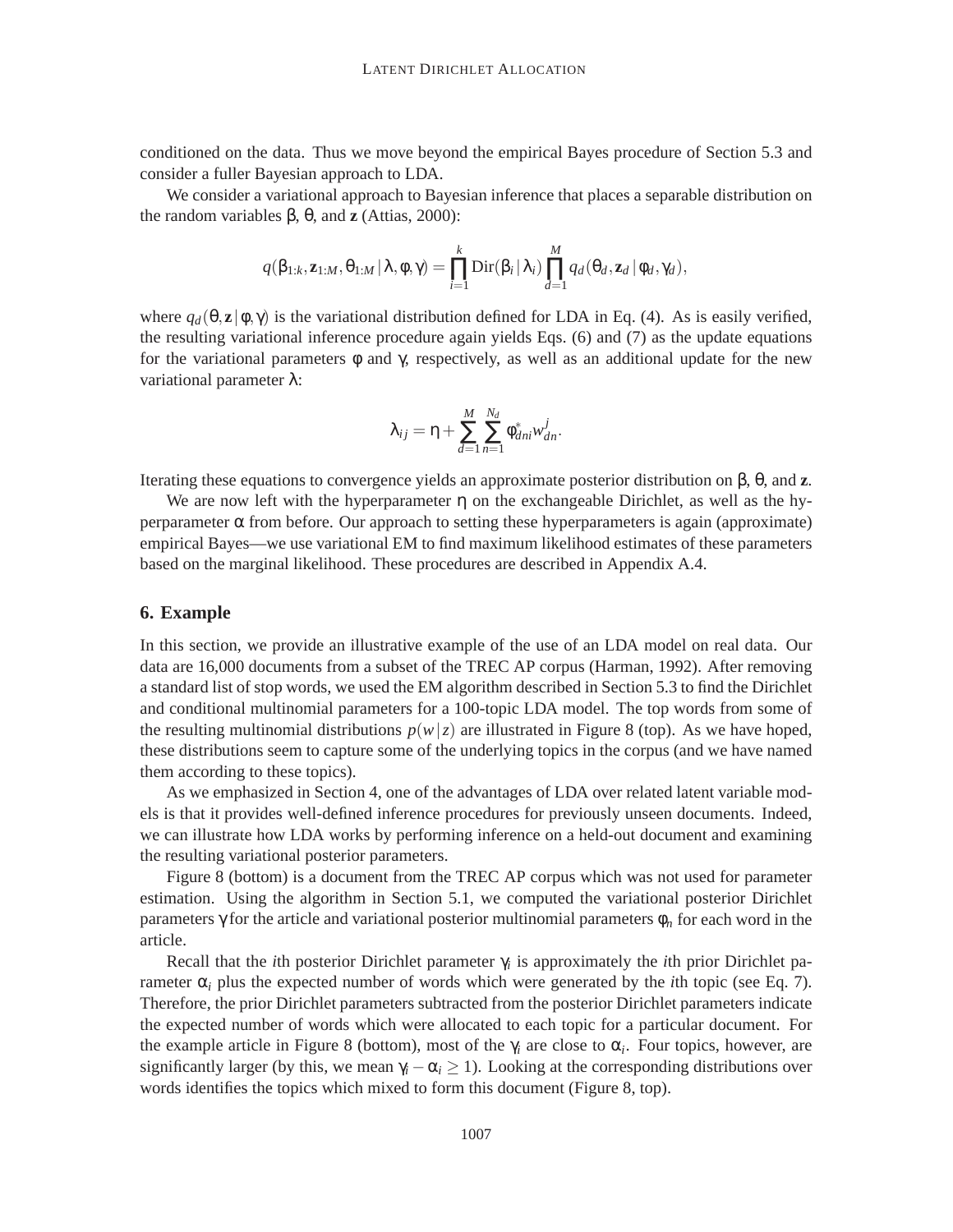Further insight comes from examining the  $\phi_n$  parameters. These distributions approximate  $p(z_n|\mathbf{w})$  and tend to peak towards one of the *k* possible topic values. In the article text in Figure 8, the words are color coded according to these values (i.e., the *i*th color is used if  $q_n(z_n^i = 1) > 0.9$ ). With this illustration, one can identify how the different topics mixed in the document text.

While demonstrating the power of LDA, the posterior analysis also highlights some of its limitations. In particular, the bag-of-words assumption allows words that should be generated by the same topic (e.g., "William Randolph Hearst Foundation") to be allocated to several different topics. Overcoming this limitation would require some form of extension of the basic LDA model; in particular, we might relax the bag-of-words assumption by assuming partial exchangeability or Markovianity of word sequences.

#### **7. Applications and Empirical Results**

In this section, we discuss our empirical evaluation of LDA in several problem domains—document modeling, document classification, and collaborative filtering.

In all of the mixture models, the expected complete log likelihood of the data has local maxima at the points where all or some of the mixture components are equal to each other. To avoid these local maxima, it is important to initialize the EM algorithm appropriately. In our experiments, we initialize EM by seeding each conditional multinomial distribution with five documents, reducing their effective total length to two words, and smoothing across the whole vocabulary. This is essentially an approximation to the scheme described in Heckerman and Meila (2001).

#### **7.1 Document modeling**

We trained a number of latent variable models, including LDA, on two text corpora to compare the generalization performance of these models. The documents in the corpora are treated as unlabeled; thus, our goal is density estimation—we wish to achieve high likelihood on a held-out test set. In particular, we computed the *perplexity* of a held-out test set to evaluate the models. The perplexity, used by convention in language modeling, is monotonically decreasing in the likelihood of the test data, and is algebraicly equivalent to the inverse of the geometric mean per-word likelihood. A lower perplexity score indicates better generalization performance.<sup>3</sup> More formally, for a test set of *M* documents, the perplexity is:

$$
perplexity(D_{\text{test}}) = \exp \left\{-\frac{\sum_{d=1}^{M} \log p(\mathbf{w}_d)}{\sum_{d=1}^{M} N_d}\right\}.
$$

In our experiments, we used a corpus of scientific abstracts from the C. Elegans community (Avery, 2002) containing 5,225 abstracts with 28,414 unique terms, and a subset of the TREC AP corpus containing 16,333 newswire articles with 23,075 unique terms. In both cases, we held out 10% of the data for test purposes and trained the models on the remaining 90%. In preprocessing the data,

<sup>3.</sup> Note that we simply use perplexity as a figure of merit for comparing models. The models that we compare are all unigram ("bag-of-words") models, which—as we have discussed in the Introduction—are of interest in the information retrieval context. We are *not* attempting to do language modeling in this paper—an enterprise that would require us to examine trigram or other higher-order models. We note in passing, however, that extensions of LDA could be considered that involve Dirichlet-multinomial over trigrams instead of unigrams. We leave the exploration of such extensions to language modeling to future work.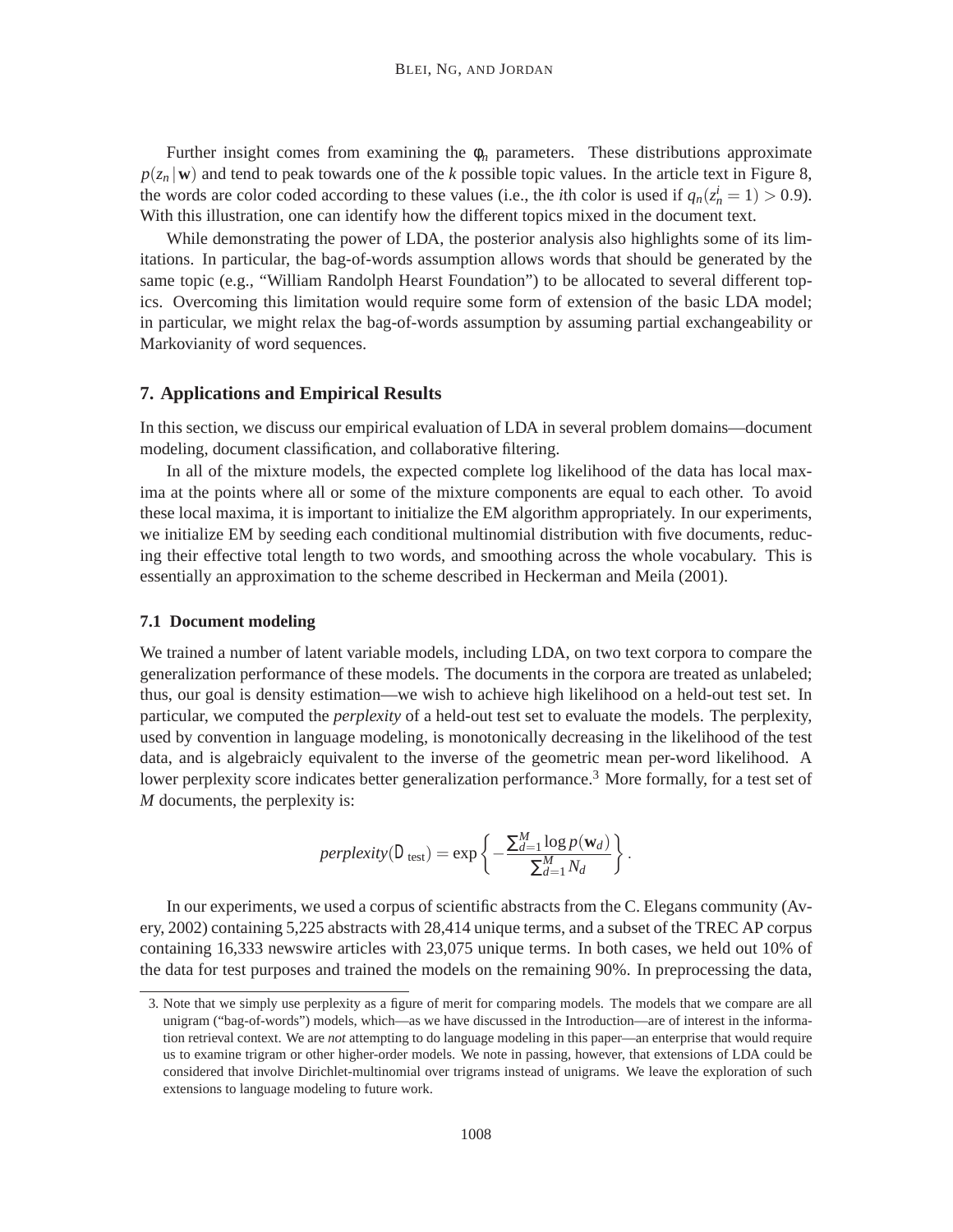| $\rm ^{44}Arts$ | "Budgets"         | "Children"      | "Education"       |
|-----------------|-------------------|-----------------|-------------------|
|                 |                   |                 |                   |
| NEW             | MILLION           | CHILDREN        | SCHOOL            |
| FILM            | TA X              | WOMEN           | <b>STUDENTS</b>   |
| SHOW            | PROGRAM           | <b>PEOPLE</b>   | <b>SCHOOLS</b>    |
| MUSIC           | <b>BUDGET</b>     | CHILD           | EDUCATION         |
| MOVIE           | BILLION           | YEARS           | TEACHERS          |
| PLAY            | FEDERAL           | <b>FAMILIES</b> | HIGH              |
| MUSICAL         | YEAR.             | WORK            | PUBLIC            |
| <b>BEST</b>     | <b>SPENDING</b>   | <b>PARENTS</b>  | <b>TEACHER</b>    |
| <b>ACTOR</b>    | <b>NEW</b>        | <b>SAYS</b>     | <b>BENNETT</b>    |
| <b>FIRST</b>    | STATE             | <b>FAMILY</b>   | MANIGAT           |
| YORK            | PLAN              | WELFARE         | NAMPHY            |
| <b>OPERA</b>    | MONEY             | MEN             | <b>STATE</b>      |
| <b>THEATER</b>  | PROGRAMS          | <b>PERCENT</b>  | PRESIDENT         |
| <b>ACTRESS</b>  | <b>GOVERNMENT</b> | CARE            | <b>ELEMENTARY</b> |
| LOVE            | CONGRESS          | LIFE            | HAITI             |

The William Randolph Hearst Foundation will give \$1.25 million to Lincoln Center, Metropolitan Opera Co., New York Philharmonic and Juilliard School. "Our board felt that we had a real opportunity to make a mark on the future of the performing arts with these grants an act every bit as important as our traditional areas of support in health, medical research, education and the social services," Hearst Foundation President Randolph A. Hearst said Monday in announcing the grants. Lincoln Center's share will be \$200,000 for its new building, which will house young artists and provide new public facilities. The Metropolitan Opera Co. and New York Philharmonic will receive \$400,000 each. The Juilliard School, where music and the performing arts are taught, will get \$250,000. The Hearst Foundation, a leading supporter of the Lincoln Center Consolidated Corporate Fund, will make its usual annual \$100,000 donation, too.

Figure 8: An example article from the AP corpus. Each color codes a different factor from which the word is putatively generated.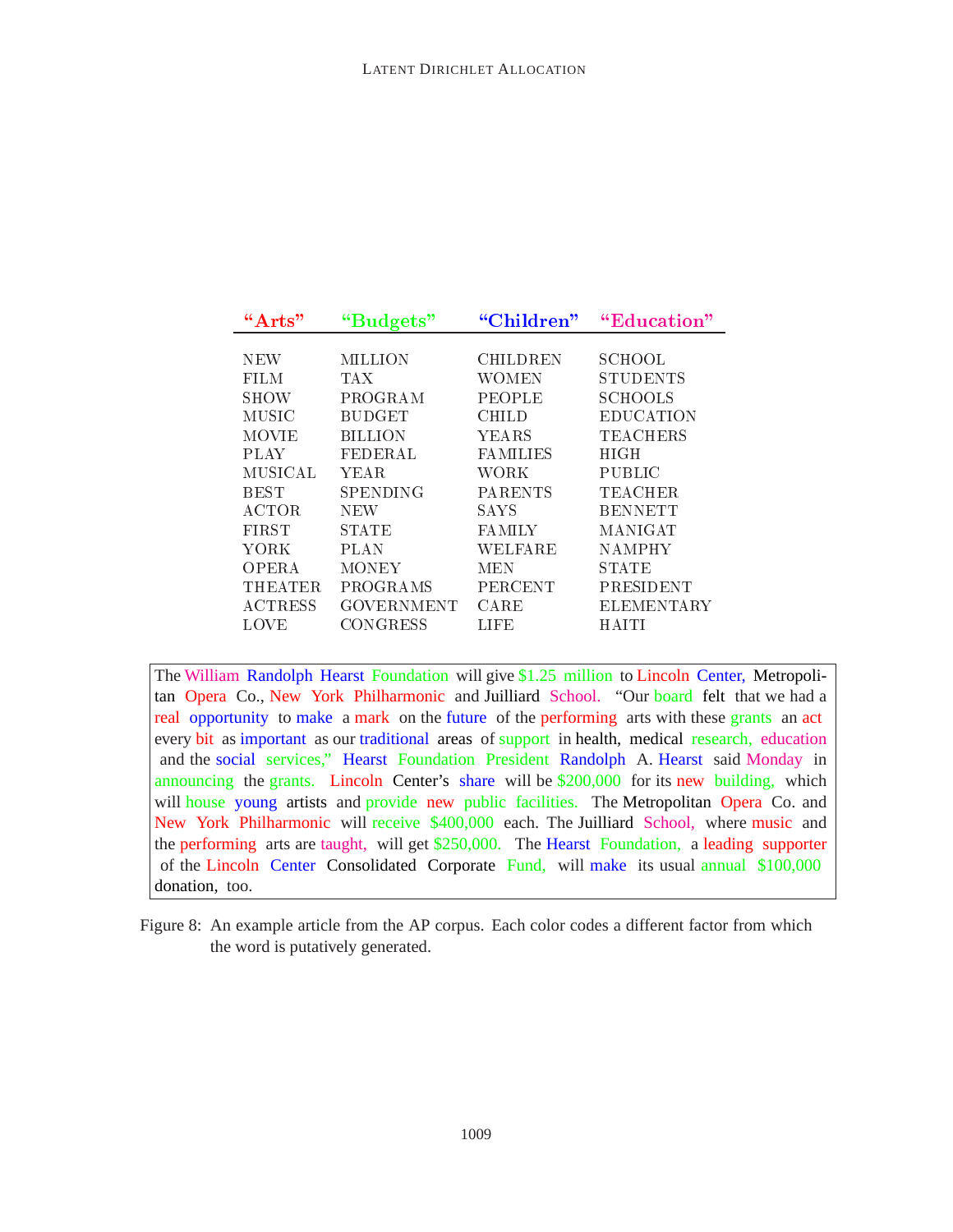

Figure 9: Perplexity results on the nematode (Top) and AP (Bottom) corpora for LDA, the unigram model, mixture of unigrams, and pLSI.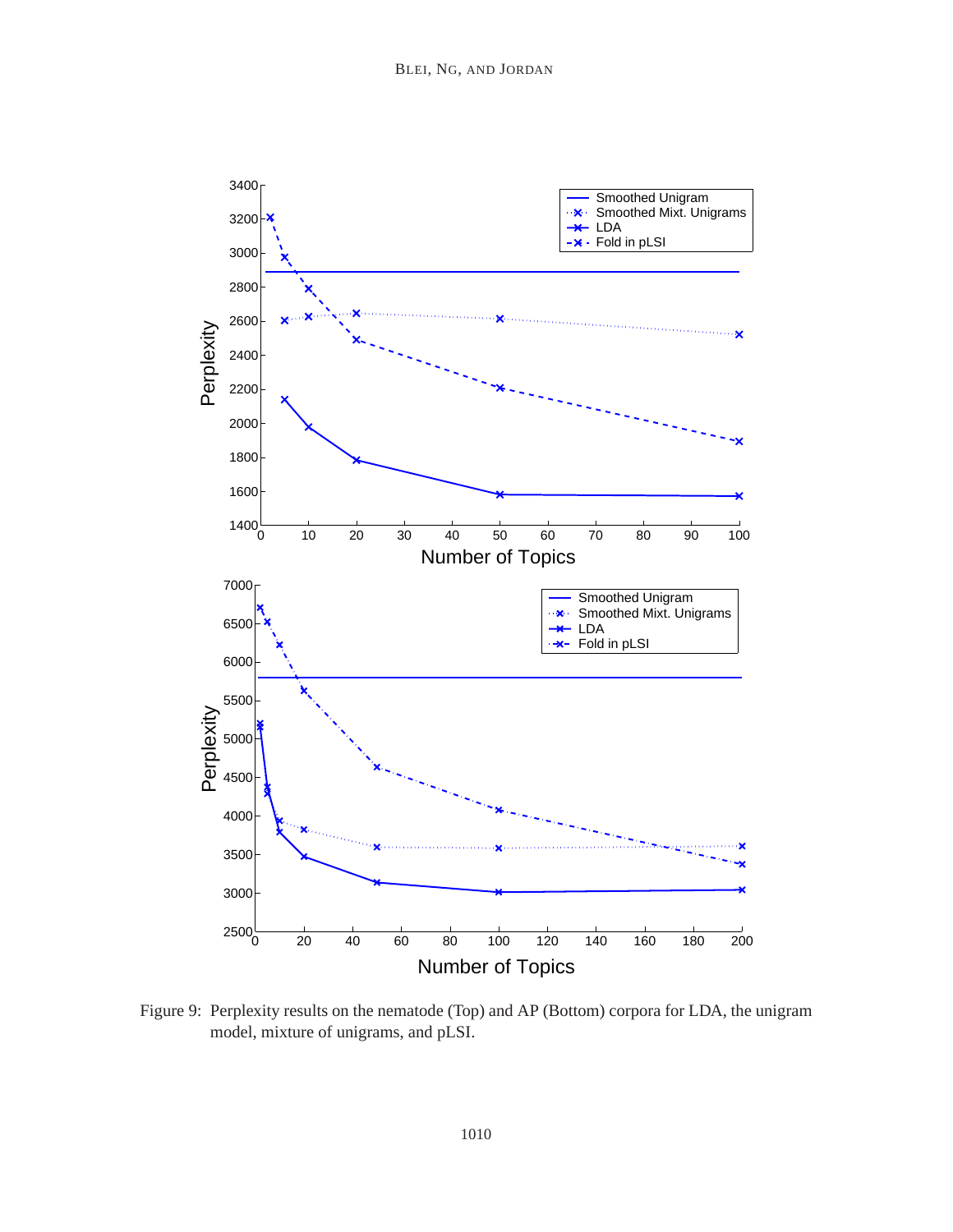#### LATENT DIRICHLET ALLOCATION

| Num. topics $(k)$ | Perplexity (Mult. Mixt.) | Perplexity (pLSI)    |
|-------------------|--------------------------|----------------------|
| 2                 | 22,266                   | 7,052                |
| 5                 | $2.20 \times 10^8$       | 17,588               |
| 10                | $1.93 \times 10^{17}$    | 63,800               |
| 20                | $1.20 \times 10^{22}$    | $2.52 \times 10^{5}$ |
| 50                | $4.19 \times 10^{106}$   | $5.04 \times 10^{6}$ |
| 100               | $2.39 \times 10^{150}$   | $1.72 \times 10^{7}$ |
| 200               | $3.51 \times 10^{264}$   | $1.31 \times 10^{7}$ |

Table 1: Overfitting in the mixture of unigrams and pLSI models for the AP corpus. Similar behavior is observed in the nematode corpus (not reported).

we removed a standard list of 50 stop words from each corpus. From the AP data, we further removed words that occurred only once.

We compared LDA with the unigram, mixture of unigrams, and pLSI models described in Section 4. We trained all the hidden variable models using EM with exactly the same stopping criteria, that the average change in expected log likelihood is less than 0.001%.

Both the pLSI model and the mixture of unigrams suffer from serious overfitting issues, though for different reasons. This phenomenon is illustrated in Table 1. In the mixture of unigrams model, overfitting is a result of peaked posteriors in the training set; a phenomenon familiar in the supervised setting, where this model is known as the naive Bayes model (Rennie, 2001). This leads to a nearly deterministic clustering of the training documents (in the E-step) which is used to determine the word probabilities in each mixture component (in the M-step). A previously unseen document may best fit one of the resulting mixture components, but will probably contain at least one word which did not occur in the training documents that were assigned to that component. Such words will have a very small probability, which causes the perplexity of the new document to explode. As *k* increases, the documents of the training corpus are partitioned into finer collections and thus induce more words with small probabilities.

In the mixture of unigrams, we can alleviate overfitting through the variational Bayesian smoothing scheme presented in Section 5.4. This ensures that all words will have some probability under every mixture component.

In the pLSI case, the hard clustering problem is alleviated by the fact that each document is allowed to exhibit a different proportion of topics. However, pLSI only refers to the training documents and a different overfitting problem arises that is due to the dimensionality of the  $p(z|d)$ parameter. One reasonable approach to assigning probability to a previously unseen document is by marginalizing over *d*:

$$
p(\mathbf{w}) = \sum_{d} \prod_{n=1}^{N} \sum_{z} p(w_n | z) p(z | d) p(d).
$$

Essentially, we are integrating over the empirical distribution on the topic simplex (see Figure 4).

This method of inference, though theoretically sound, causes the model to overfit. The documentspecific topic distribution has some components which are close to zero for those topics that do not appear in the document. Thus, certain words will have very small probability in the estimates of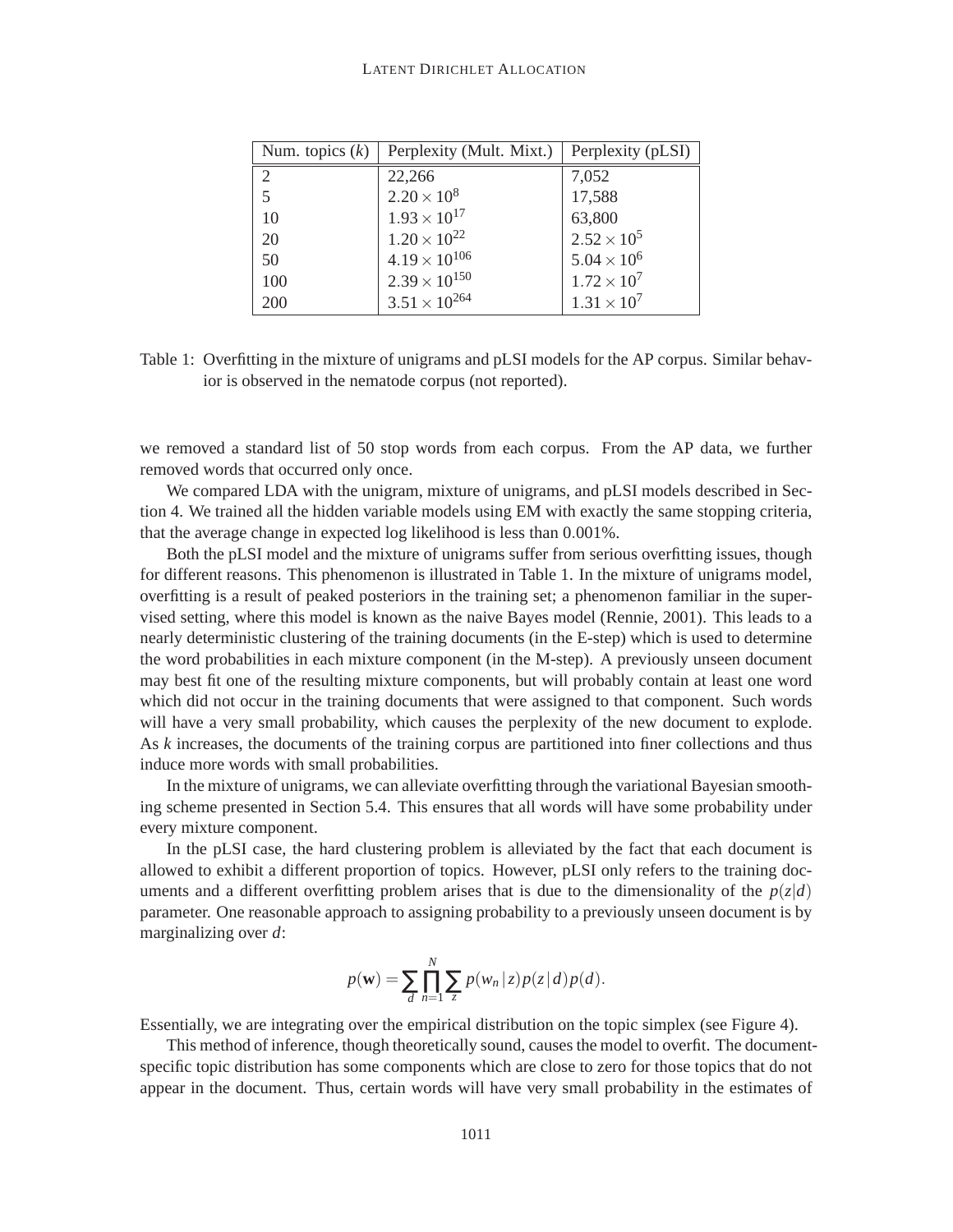each mixture component. When determining the probability of a new document through marginalization, only those training documents which exhibit a similar proportion of topics will contribute to the likelihood. For a given training document's topic proportions, any word which has small probability in all the constituent topics will cause the perplexity to explode. As *k* gets larger, the chance that a training document will exhibit topics that cover all the words in the new document decreases and thus the perplexity grows. Note that pLSI does not overfit as quickly (with respect to *k*) as the mixture of unigrams.

This overfitting problem essentially stems from the restriction that each future document exhibit the same topic proportions as were seen in one or more of the training documents. Given this constraint, we are not free to choose the most likely proportions of topics for the new document. An alternative approach is the "folding-in" heuristic suggested by Hofmann (1999), where one ignores the  $p(z|d)$  parameters and refits  $p(z|d_{\text{new}})$ . Note that this gives the pLSI model an unfair advantage by allowing it to refit  $k-1$  parameters to the test data.

LDA suffers from neither of these problems. As in pLSI, each document can exhibit a different proportion of underlying topics. However, LDA can easily assign probability to a new document; no heuristics are needed for a new document to be endowed with a different set of topic proportions than were associated with documents in the training corpus.

Figure 9 presents the perplexity for each model on both corpora for different values of *k*. The pLSI model and mixture of unigrams are suitably corrected for overfitting. The latent variable models perform better than the simple unigram model. LDA consistently performs better than the other models.

#### **7.2 Document classification**

In the text classification problem, we wish to classify a document into two or more mutually exclusive classes. As in any classification problem, we may wish to consider generative approaches or discriminative approaches. In particular, by using one LDA module for each class, we obtain a generative model for classification. It is also of interest to use LDA in the discriminative framework, and this is our focus in this section.

A challenging aspect of the document classification problem is the choice of features. Treating individual words as features yields a rich but very large feature set (Joachims, 1999). One way to reduce this feature set is to use an LDA model for dimensionality reduction. In particular, LDA reduces any document to a fixed set of real-valued features—the posterior Dirichlet parameters γ∗(**w**) associated with the document. It is of interest to see how much discriminatory information we lose in reducing the document description to these parameters.

We conducted two binary classification experiments using the Reuters-21578 dataset. The dataset contains 8000 documents and 15,818 words.

In these experiments, we estimated the parameters of an LDA model on all the documents, without reference to their true class label. We then trained a support vector machine (SVM) on the low-dimensional representations provided by LDA and compared this SVM to an SVM trained on all the word features.

Using the SVMLight software package (Joachims, 1999), we compared an SVM trained on all the word features with those trained on features induced by a 50-topic LDA model. Note that we reduce the feature space by 99.6 percent in this case.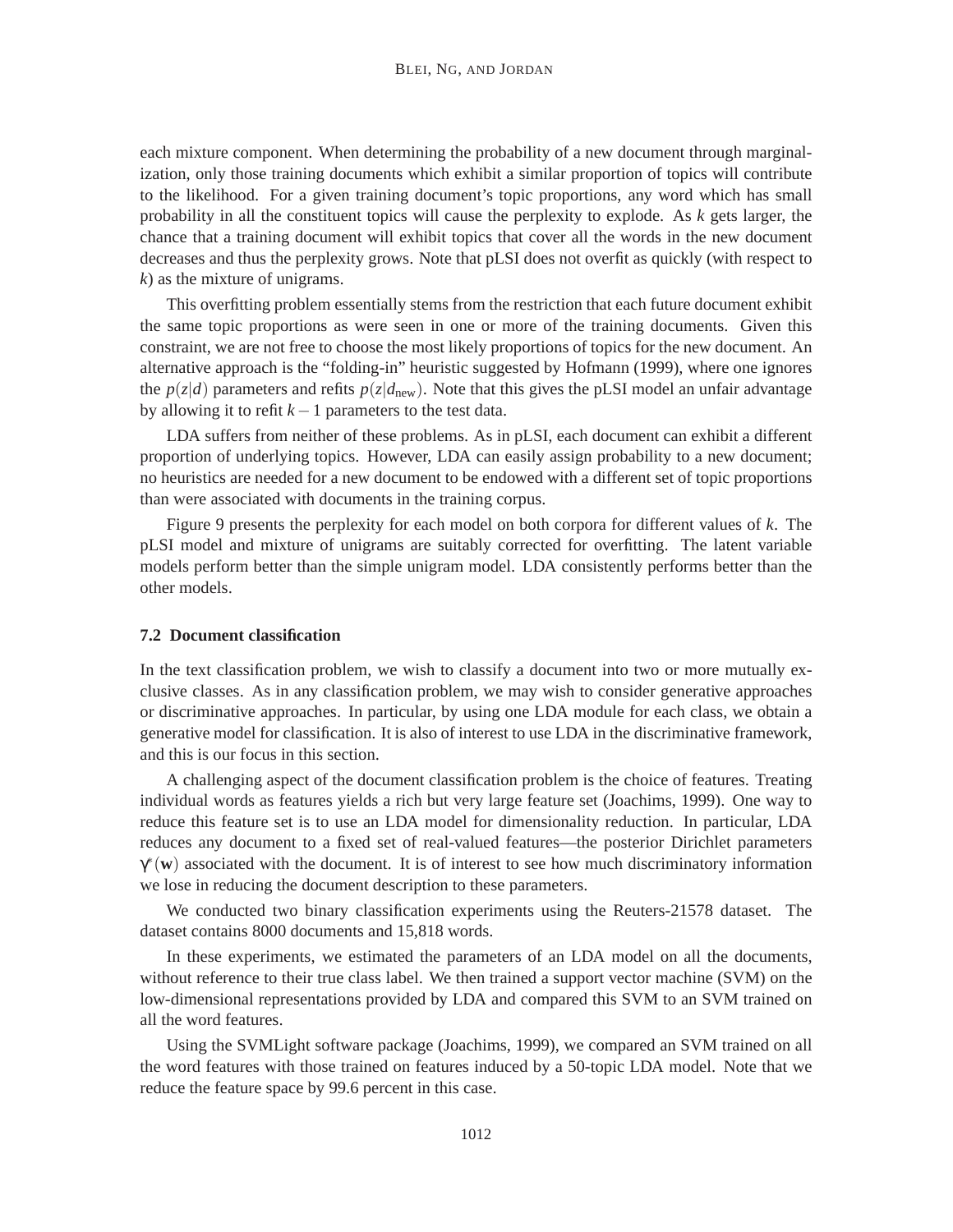

Figure 10: Classification results on two binary classification problems from the Reuters-21578 dataset for different proportions of training data. Graph (a) is EARN vs. NOT EARN. Graph (b) is GRAIN vs. NOT GRAIN.



Figure 11: Results for collaborative filtering on the EachMovie data.

Figure 10 shows our results. We see that there is little reduction in classification performance in using the LDA-based features; indeed, in almost all cases the performance is improved with the LDA features. Although these results need further substantiation, they suggest that the topic-based representation provided by LDA may be useful as a fast filtering algorithm for feature selection in text classification.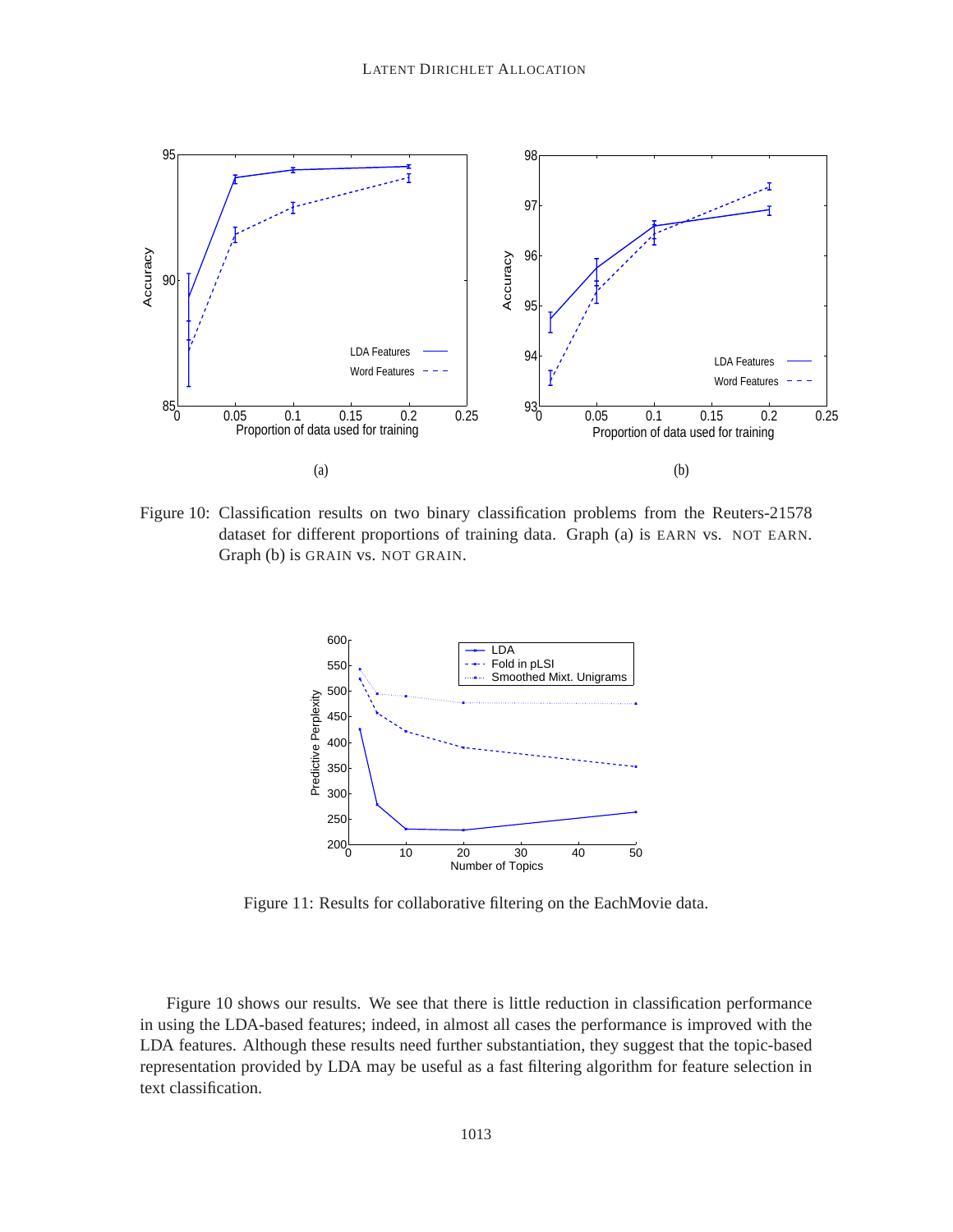#### **7.3 Collaborative filtering**

Our final experiment uses the EachMovie collaborative filtering data. In this data set, a collection of users indicates their preferred movie choices. A user and the movies chosen are analogous to a document and the words in the document (respectively).

The collaborative filtering task is as follows. We train a model on a fully observed set of users. Then, for each unobserved user, we are shown all but one of the movies preferred by that user and are asked to predict what the held-out movie is. The different algorithms are evaluated according to the likelihood they assign to the held-out movie. More precisely, define the predictive perplexity on *M* test users to be:

predictive-perplexity(
$$
D_{\text{test}}
$$
) = exp $\left\{-\frac{\sum_{d=1}^{M} \log p(w_{d,N_d} | \mathbf{w}_{d,1:N_d-1})}{M}\right\}.$ 

We restricted the EachMovie dataset to users that positively rated at least 100 movies (a positive rating is at least four out of five stars). We divided this set of users into 3300 training users and 390 testing users.

Under the mixture of unigrams model, the probability of a movie given a set of observed movies is obtained from the posterior distribution over topics:

$$
p(w|\mathbf{w}_{\text{obs}}) = \sum_{z} p(w|z) p(z|\mathbf{w}_{\text{obs}}).
$$

In the pLSI model, the probability of a held-out movie is given by the same equation except that  $p(z|\mathbf{w}_{obs})$  is computed by folding in the previously seen movies. Finally, in the LDA model, the probability of a held-out movie is given by integrating over the posterior Dirichlet:

$$
p(w|\mathbf{w}_{\text{obs}}) = \int \sum_{z} p(w|z) p(z|\theta) p(\theta|\mathbf{w}_{\text{obs}}) d\theta,
$$

where  $p(\theta|\mathbf{w}_{obs})$  is given by the variational inference method described in Section 5.2. Note that this quantity is efficient to compute. We can interchange the sum and integral sign, and compute a linear combination of *k* Dirichlet expectations.

With a vocabulary of 1600 movies, we find the predictive perplexities illustrated in Figure 11. Again, the mixture of unigrams model and pLSI are corrected for overfitting, but the best predictive perplexities are obtained by the LDA model.

#### **8. Discussion**

We have described latent Dirichlet allocation, a flexible generative probabilistic model for collections of discrete data. LDA is based on a simple exchangeability assumption for the words and topics in a document; it is therefore realized by a straightforward application of de Finetti's representation theorem. We can view LDA as a dimensionality reduction technique, in the spirit of LSI, but with proper underlying generative probabilistic semantics that make sense for the type of data that it models.

Exact inference is intractable for LDA, but any of a large suite of approximate inference algorithms can be used for inference and parameter estimation within the LDA framework. We have presented a simple convexity-based variational approach for inference, showing that it yields a fast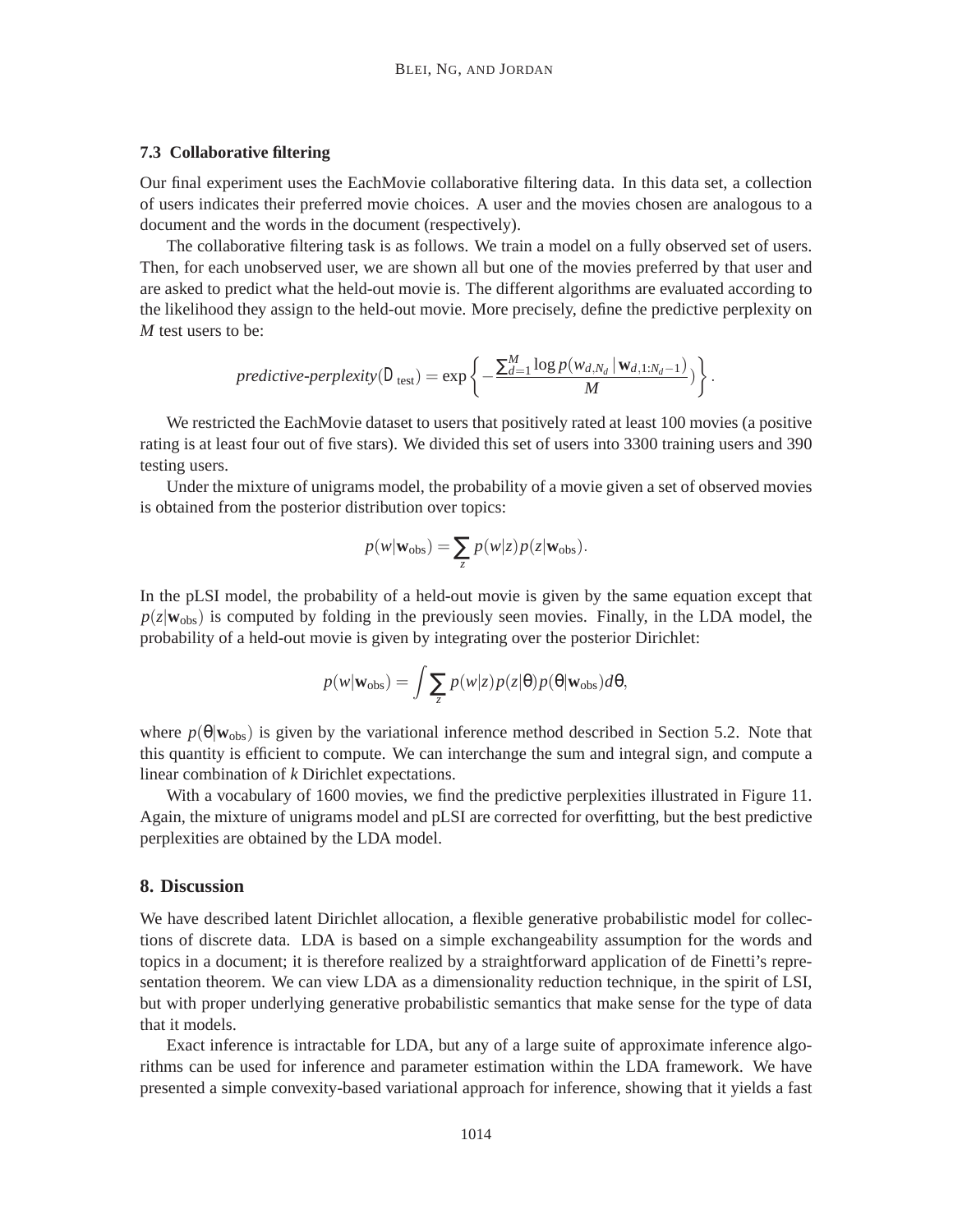algorithm resulting in reasonable comparative performance in terms of test set likelihood. Other approaches that might be considered include Laplace approximation, higher-order variational techniques, and Monte Carlo methods. In particular, Leisink and Kappen (2002) have presented a general methodology for converting low-order variational lower bounds into higher-order variational bounds. It is also possible to achieve higher accuracy by dispensing with the requirement of maintaining a bound, and indeed Minka and Lafferty (2002) have shown that improved inferential accuracy can be obtained for the LDA model via a higher-order variational technique known as expectation propagation. Finally, Griffiths and Steyvers (2002) have presented a Markov chain Monte Carlo algorithm for LDA.

LDA is a simple model, and although we view it as a competitor to methods such as LSI and pLSI in the setting of dimensionality reduction for document collections and other discrete corpora, it is also intended to be illustrative of the way in which probabilistic models can be scaled up to provide useful inferential machinery in domains involving multiple levels of structure. Indeed, the principal advantages of generative models such as LDA include their modularity and their extensibility. As a probabilistic module, LDA can be readily embedded in a more complex model a property that is not possessed by LSI. In recent work we have used pairs of LDA modules to model relationships between images and their corresponding descriptive captions (Blei and Jordan, 2002). Moreover, there are numerous possible extensions of LDA. For example, LDA is readily extended to continuous data or other non-multinomial data. As is the case for other mixture models, including finite mixture models and hidden Markov models, the "emission" probability  $p(w_n | z_n)$ contributes only a likelihood value to the inference procedures for LDA, and other likelihoods are readily substituted in its place. In particular, it is straightforward to develop a continuous variant of LDA in which Gaussian observables are used in place of multinomials. Another simple extension of LDA comes from allowing mixtures of Dirichlet distributions in the place of the single Dirichlet of LDA. This allows a richer structure in the latent topic space and in particular allows a form of document clustering that is different from the clustering that is achieved via shared topics. Finally, a variety of extensions of LDA can be considered in which the distributions on the topic variables are elaborated. For example, we could arrange the topics in a time series, essentially relaxing the full exchangeability assumption to one of partial exchangeability. We could also consider partially exchangeable models in which we condition on exogenous variables; thus, for example, the topic distribution could be conditioned on features such as "paragraph" or "sentence," providing a more powerful text model that makes use of information obtained from a parser.

# **Acknowledgements**

This work was supported by the National Science Foundation (NSF grant IIS-9988642) and the Multidisciplinary Research Program of the Department of Defense (MURI N00014-00-1-0637). Andrew Y. Ng and David M. Blei were additionally supported by fellowships from the Microsoft Corporation.

# **References**

M. Abramowitz and I. Stegun, editors. *Handbook of Mathematical Functions*. Dover, New York, 1970.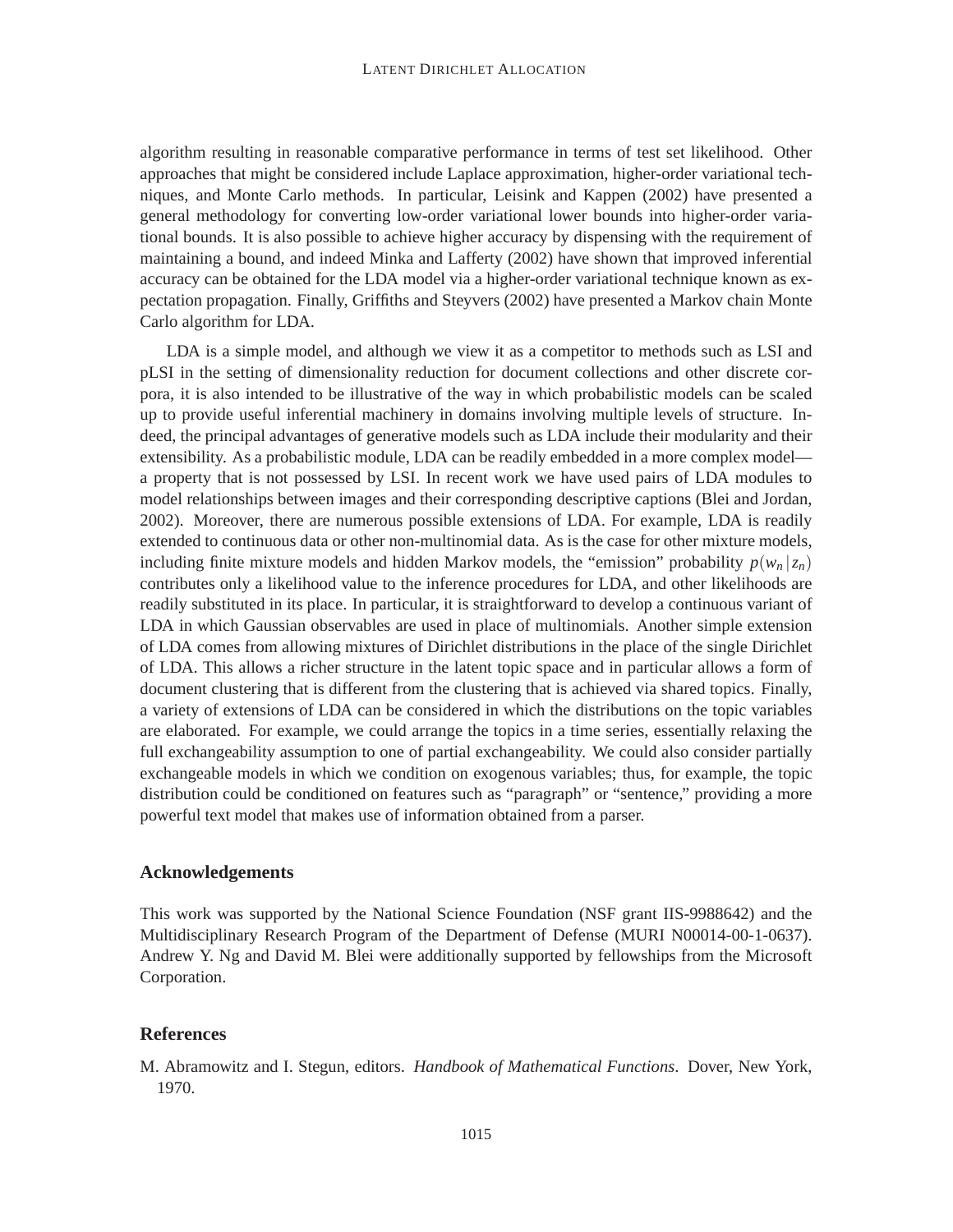- D. Aldous. Exchangeability and related topics. In *École d'été de probabilités de Saint-Flour, XIII— 1983*, pages 1–198. Springer, Berlin, 1985.
- H. Attias. A variational Bayesian framework for graphical models. In *Advances in Neural Information Processing Systems 12*, 2000.
- L. Avery. Caenorrhabditis genetic center bibliography. 2002. URL http://elegans.swmed.edu/wli/cgcbib.
- R. Baeza-Yates and B. Ribeiro-Neto. *Modern Information Retrieval*. ACM Press, New York, 1999.
- D. Blei and M. Jordan. Modeling annotated data. Technical Report UCB//CSD-02-1202, U.C. Berkeley Computer Science Division, 2002.
- B. de Finetti. *Theory of probability. Vol. 1-2*. John Wiley & Sons Ltd., Chichester, 1990. Reprint of the 1975 translation.
- S. Deerwester, S. Dumais, T. Landauer, G. Furnas, and R. Harshman. Indexing by latent semantic analysis. *Journal of the American Society of Information Science*, 41(6):391–407, 1990.
- P. Diaconis. Recent progress on de Finetti's notions of exchangeability. In *Bayesian statistics, 3 (Valencia, 1987)*, pages 111–125. Oxford Univ. Press, New York, 1988.
- J. Dickey. Multiple hypergeometric functions: Probabilistic interpretations and statistical uses. *Journal of the American Statistical Association*, 78:628–637, 1983.
- J. Dickey, J. Jiang, and J. Kadane. Bayesian methods for censored categorical data. *Journal of the American Statistical Association*, 82:773–781, 1987.
- A. Gelman, J. Carlin, H. Stern, and D. Rubin. *Bayesian data analysis*. Chapman & Hall, London, 1995.
- T. Griffiths and M. Steyvers. A probabilistic approach to semantic representation. In *Proceedings of the 24th Annual Conference of the Cognitive Science Society*, 2002.
- D. Harman. Overview of the first text retrieval conference (TREC-1). In *Proceedings of the First Text Retrieval Conference (TREC-1)*, pages 1–20, 1992.
- D. Heckerman and M. Meila. An experimental comparison of several clustering and initialization methods. *Machine Learning*, 42:9–29, 2001.
- T. Hofmann. Probabilistic latent semantic indexing. *Proceedings of the Twenty-Second Annual International SIGIR Conference*, 1999.
- F. Jelinek. *Statistical Methods for Speech Recognition*. MIT Press, Cambridge, MA, 1997.
- T. Joachims. Making large-scale SVM learning practical. In *Advances in Kernel Methods Support Vector Learning*. M.I.T. Press, 1999.
- M. Jordan, editor. *Learning in Graphical Models*. MIT Press, Cambridge, MA, 1999.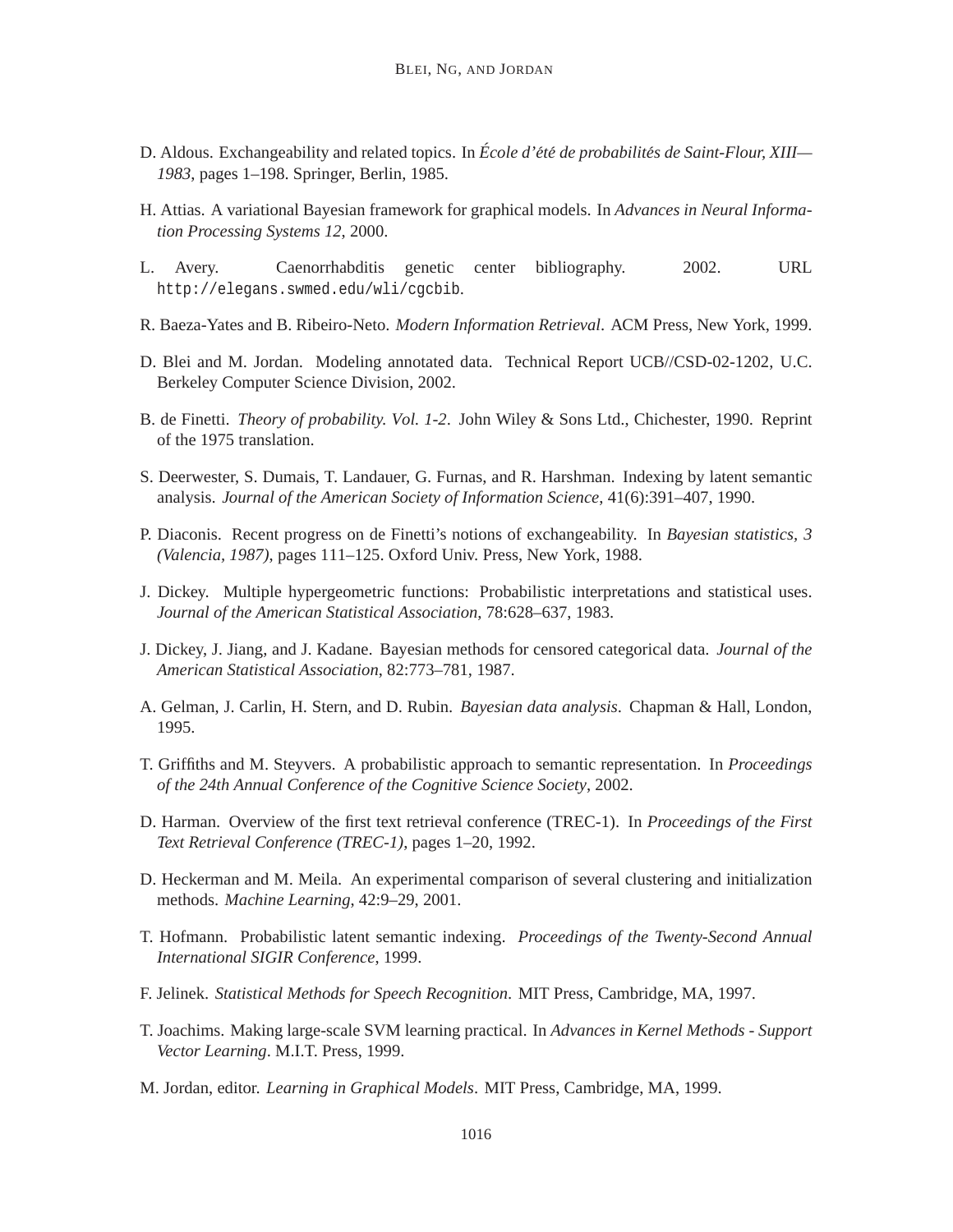- M. Jordan, Z. Ghahramani, T. Jaakkola, and L. Saul. Introduction to variational methods for graphical models. *Machine Learning*, 37:183–233, 1999.
- R. Kass and D. Steffey. Approximate Bayesian inference in conditionally independent hierarchical models (parametric empirical Bayes models). *Journal of the American Statistical Association*, 84 (407):717–726, 1989.
- M. Leisink and H. Kappen. General lower bounds based on computer generated higher order expansions. In *Uncertainty in Artificial Intelligence, Proceedings of the Eighteenth Conference*, 2002.
- T. Minka. Estimating a Dirichlet distribution. Technical report, M.I.T., 2000.
- T. P. Minka and J. Lafferty. Expectation-propagation for the generative aspect model. In *Uncertainty in Artificial Intelligence (UAI)*, 2002.
- C. Morris. Parametric empirical Bayes inference: Theory and applications. *Journal of the American Statistical Association*, 78(381):47–65, 1983. With discussion.
- K. Nigam, J. Lafferty, and A. McCallum. Using maximum entropy for text classification. *IJCAI-99 Workshop on Machine Learning for Information Filtering*, pages 61–67, 1999.
- K. Nigam, A. McCallum, S. Thrun, and T. Mitchell. Text classification from labeled and unlabeled documents using EM. *Machine Learning*, 39(2/3):103–134, 2000.
- C. Papadimitriou, H. Tamaki, P. Raghavan, and S. Vempala. Latent semantic indexing: A probabilistic analysis. pages 159–168, 1998.
- A. Popescul, L. Ungar, D. Pennock, and S. Lawrence. Probabilistic models for unified collaborative and content-based recommendation in sparse-data environments. In *Uncertainty in Artificial Intelligence, Proceedings of the Seventeenth Conference*, 2001.
- J. Rennie. Improving multi-class text classification with naive Bayes. Technical Report AITR-2001- 004, M.I.T., 2001.
- G. Ronning. Maximum likelihood estimation of Dirichlet distributions. *Journal of Statistcal Computation and Simulation*, 34(4):215–221, 1989.
- G. Salton and M. McGill, editors. *Introduction to Modern Information Retrieval*. McGraw-Hill, 1983.

### **Appendix A. Inference and parameter estimation**

In this appendix, we derive the variational inference procedure (Eqs. 6 and 7) and the parameter maximization procedure for the conditional multinomial (Eq. 9) and for the Dirichlet. We begin by deriving a useful property of the Dirichlet distribution.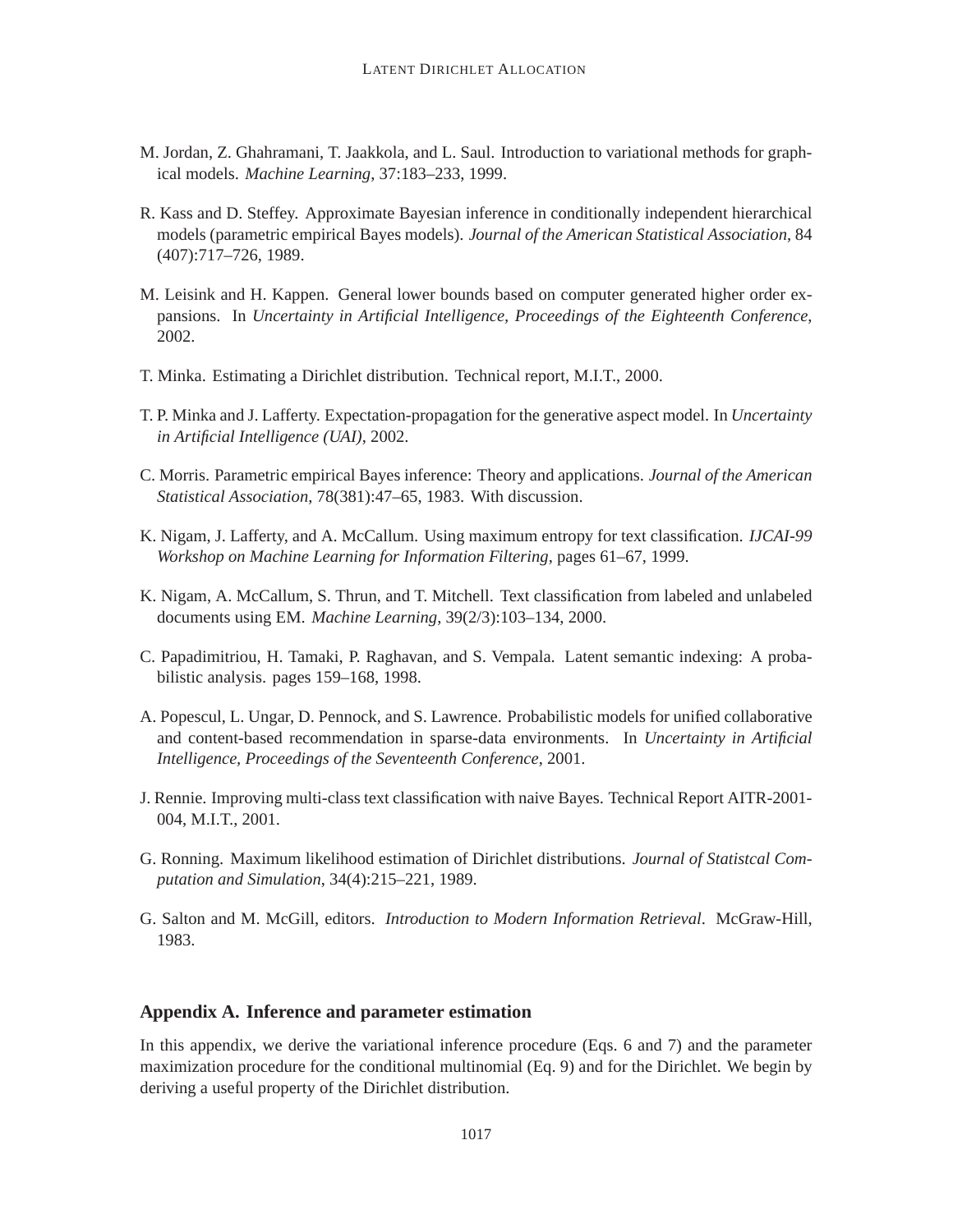### **A.1 Computing**  $\mathbf{E}[\log(\theta_i|\alpha)]$

The need to compute the expected value of the log of a single probability component under the Dirichlet arises repeatedly in deriving the inference and parameter estimation procedures for LDA. This value can be easily computed from the natural parameterization of the exponential family representation of the Dirichlet distribution.

Recall that a distribution is in the exponential family if it can be written in the form:

$$
p(x|\eta) = h(x) \exp\left\{\eta^T T(x) - A(\eta)\right\},\,
$$

where  $\eta$  is the natural parameter,  $T(x)$  is the sufficient statistic, and  $A(\eta)$  is the log of the normalization factor.

We can write the Dirichlet in this form by exponentiating the log of Eq. (1):

$$
p(\theta | \alpha) = \exp \left\{ \left( \sum_{i=1}^k (\alpha_i - 1) \log \theta_i \right) + \log \Gamma \left( \sum_{i=1}^k \alpha_i \right) - \sum_{i=1}^k \log \Gamma(\alpha_i) \right\}.
$$

From this form, we immediately see that the natural parameter of the Dirichlet is  $\eta_i = \alpha_i - 1$  and the sufficient statistic is  $T(\theta_i) = \log \theta_i$ . Furthermore, using the general fact that the derivative of the log normalization factor with respect to the natural parameter is equal to the expectation of the sufficient statistic, we obtain:

$$
E[\log \theta_i | \alpha] = \Psi(\alpha_i) - \Psi(\sum_{j=1}^k \alpha_j)
$$

where  $\Psi$  is the digamma function, the first derivative of the log Gamma function.

#### **A.2 Newton-Raphson methods for a Hessian with special structure**

In this section we describe a linear algorithm for the usually cubic Newton-Raphson optimization method. This method is used for maximum likelihood estimation of the Dirichlet distribution (Ronning, 1989, Minka, 2000).

The Newton-Raphson optimization technique finds a stationary point of a function by iterating:

$$
\alpha_{new} = \alpha_{old} - H(\alpha_{old})^{-1}g(\alpha_{old})
$$

where  $H(\alpha)$  and  $g(\alpha)$  are the Hessian matrix and gradient respectively at the point  $\alpha$ . In general, this algorithm scales as  $O(N^3)$  due to the matrix inversion.

If the Hessian matrix is of the form:

$$
H = \text{diag}(h) + 1z\mathbf{1}^{\mathrm{T}},\tag{10}
$$

where diag(*h*) is defined to be a diagonal matrix with the elements of the vector *h* along the diagonal, then we can apply the matrix inversion lemma and obtain:

$$
H^{-1} = \text{diag}(h)^{-1} - \frac{\text{diag}(h)^{-1} \mathbf{1} \mathbf{1}^{\text{T}} \text{diag}(h)^{-1}}{z^{-1} + \sum_{j=1}^{k} h_j^{-1}}
$$

Multiplying by the gradient, we obtain the *i*th component:

$$
(H^{-1}g)_i = \frac{g_i - c}{h_i}
$$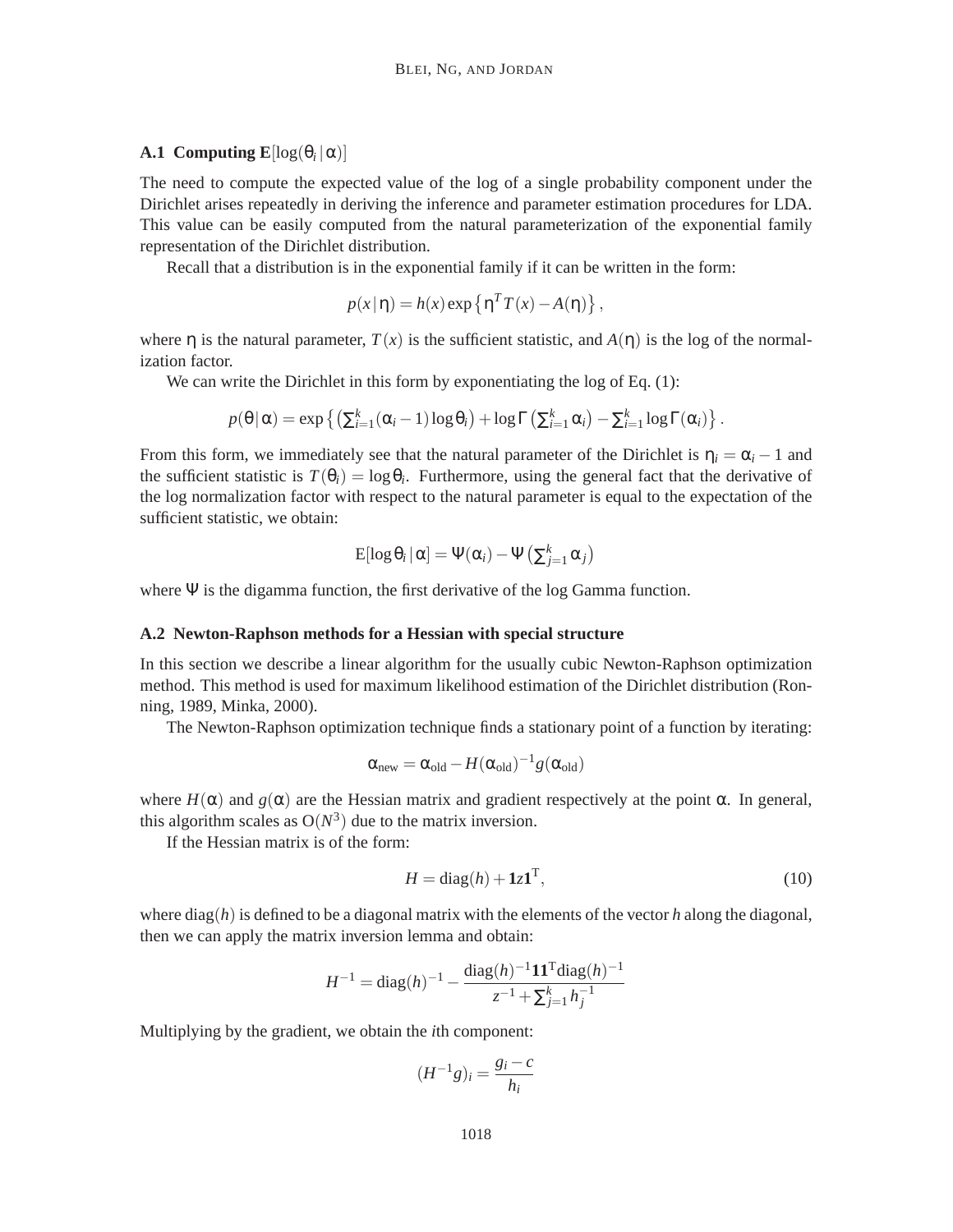where

$$
c = \frac{\sum_{j=1}^{k} g_j / h_j}{z^{-1} + \sum_{j=1}^{k} h_j^{-1}}.
$$

Observe that this expression depends only on the  $2k$  values  $h_i$  and  $g_i$  and thus yields a Newton-Raphson algorithm that has linear time complexity.

#### **A.3 Variational inference**

In this section we derive the variational inference algorithm described in Section 5.1. Recall that this involves using the following *variational distribution*:

$$
q(\theta, \mathbf{z} | \gamma, \phi) = q(\theta | \gamma) \prod_{n=1}^{N} q(z_n | \phi_n)
$$
 (11)

as a surrogate for the posterior distribution  $p(\theta, \mathbf{z}, \mathbf{w} | \alpha, \beta)$ , where the *variational parameters*  $\gamma$  and φ are set via an optimization procedure that we now describe.

Following Jordan et al. (1999), we begin by bounding the log likelihood of a document using Jensen's inequality. Omitting the parameters  $γ$  and  $φ$  for simplicity, we have:

$$
\log p(\mathbf{w} | \alpha, \beta) = \log \int \sum_{\mathbf{z}} p(\theta, \mathbf{z}, \mathbf{w} | \alpha, \beta) d\theta
$$
  
\n
$$
= \log \int \sum_{\mathbf{z}} \frac{p(\theta, \mathbf{z}, \mathbf{w} | \alpha, \beta) q(\theta, \mathbf{z})}{q(\theta, \mathbf{z})} d\theta
$$
  
\n
$$
\geq \int \sum_{\mathbf{z}} q(\theta, \mathbf{z}) \log p(\theta, \mathbf{z}, \mathbf{w} | \alpha, \beta) d\theta - \int \sum_{\mathbf{z}} q(\theta, \mathbf{z}) \log q(\theta, \mathbf{z}) d\theta
$$
  
\n
$$
= \mathbb{E}_{q}[\log p(\theta, \mathbf{z}, \mathbf{w} | \alpha, \beta)] - \mathbb{E}_{q}[\log q(\theta, \mathbf{z})]. \tag{12}
$$

Thus we see that Jensen's inequality provides us with a lower bound on the log likelihood for an arbitrary variational distribution *q*(θ, **z**| γ,φ).

It can be easily verified that the difference between the left-hand side and the right-hand side of the Eq. (12) is the KL divergence between the variational posterior probability and the true posterior probability. That is, letting  $L(\gamma, \phi; \alpha, \beta)$  denote the right-hand side of Eq. (12) (where we have restored the dependence on the variational parameters  $\gamma$  and  $\phi$  in our notation), we have:

$$
\log p(\mathbf{w}|\alpha,\beta) = L(\gamma,\phi;\alpha,\beta) + D(q(\theta,\mathbf{z}|\gamma,\phi) \| p(\theta,\mathbf{z}|\mathbf{w},\alpha,\beta)).
$$
\n(13)

This shows that maximizing the lower bound  $L(\gamma, \phi; \alpha, \beta)$  with respect to  $\gamma$  and  $\phi$  is equivalent to minimizing the KL divergence between the variational posterior probability and the true posterior probability, the optimization problem presented earlier in Eq. (5).

We now expand the lower bound by using the factorizations of *p* and *q*:

$$
L(\gamma, \phi; \alpha, \beta) = \mathbb{E}_q[\log p(\theta | \alpha)] + \mathbb{E}_q[\log p(\mathbf{z} | \theta)] + \mathbb{E}_q[\log p(\mathbf{w} | \mathbf{z}, \beta)] - \mathbb{E}_q[\log q(\theta)] - \mathbb{E}_q[\log q(\mathbf{z})].
$$
\n(14)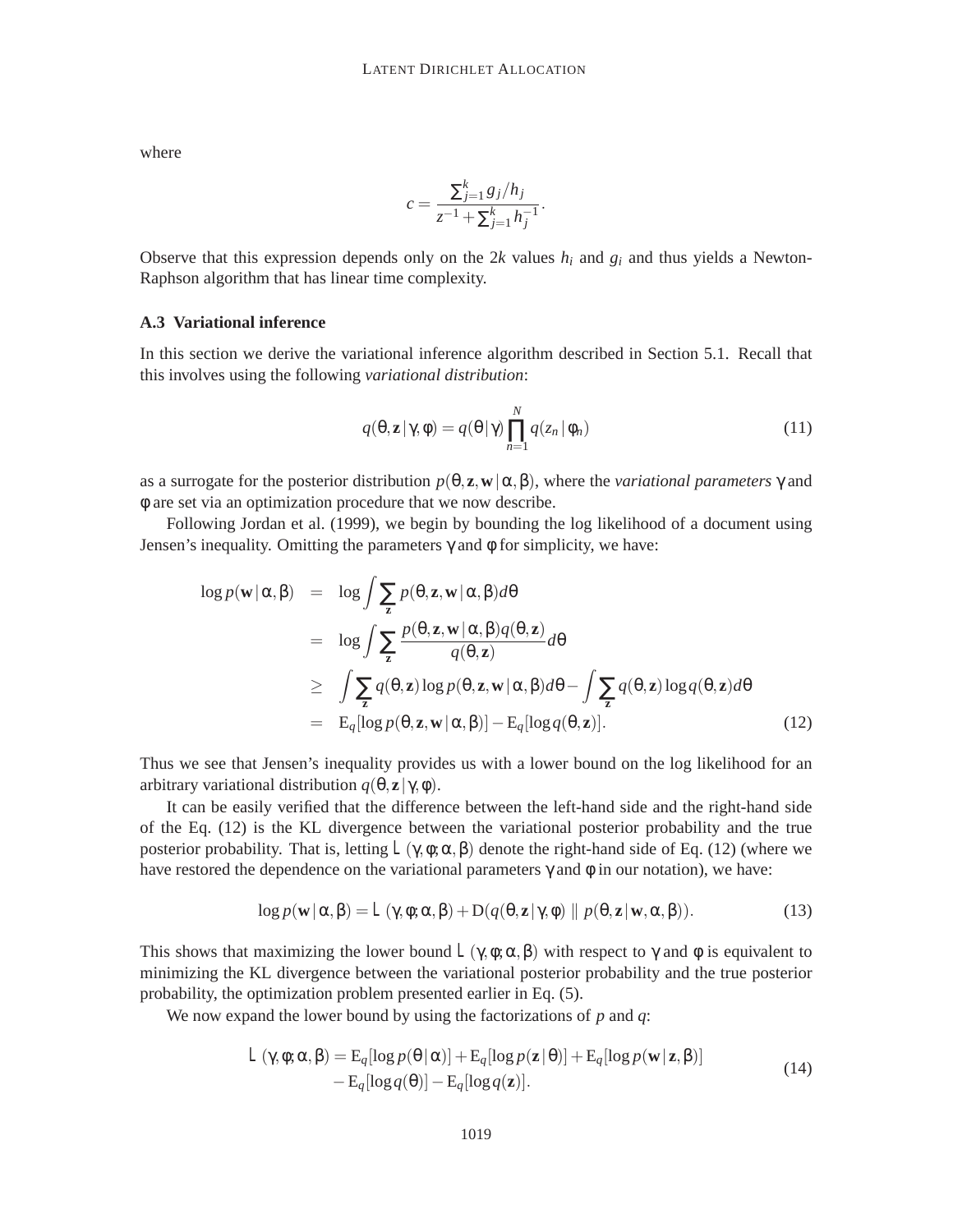Finally, we expand Eq. (14) in terms of the model parameters  $(\alpha, \beta)$  and the variational parameters (γ,φ). Each of the five lines below expands one of the five terms in the bound:

$$
L(\gamma, \phi; \alpha, \beta) = \log \Gamma(\sum_{j=1}^{k} \alpha_{j}) - \sum_{i=1}^{k} \log \Gamma(\alpha_{i}) + \sum_{i=1}^{k} (\alpha_{i} - 1) (\Psi(\gamma_{i}) - \Psi(\sum_{j=1}^{k} \gamma_{j}))
$$
  
+ 
$$
\sum_{n=1}^{N} \sum_{i=1}^{k} \phi_{ni} (\Psi(\gamma_{i}) - \Psi(\sum_{j=1}^{k} \gamma_{j}))
$$
  
+ 
$$
\sum_{n=1}^{N} \sum_{i=1}^{k} \sum_{j=1}^{V} \phi_{ni} w_{n}^{j} \log \beta_{ij}
$$
  
- 
$$
\log \Gamma(\sum_{j=1}^{k} \gamma_{j}) + \sum_{i=1}^{k} \log \Gamma(\gamma_{i}) - \sum_{i=1}^{k} (\gamma_{i} - 1) (\Psi(\gamma_{i}) - \Psi(\sum_{j=1}^{k} \gamma_{j}))
$$
  
- 
$$
\sum_{n=1}^{N} \sum_{i=1}^{k} \phi_{ni} \log \phi_{ni},
$$
 (15)

where we have made use of Eq. (8).

In the following two sections, we show how to maximize this lower bound with respect to the variational parameters  $φ$  and  $γ$ .

### A.3.1 VARIATIONAL MULTINOMIAL

We first maximize Eq. (15) with respect to  $\phi_{ni}$ , the probability that the *n*th word is generated by latent topic *i*. Observe that this is a constrained maximization since  $\sum_{i=1}^{k} \phi_{ni} = 1$ .

We form the Lagrangian by isolating the terms which contain φ*ni* and adding the appropriate Lagrange multipliers. Let  $\beta_{iv}$  be  $p(w_n^v = 1 | z^i = 1)$  for the appropriate *v*. (Recall that each  $w_n$  is a vector of size *V* with exactly one component equal to one; we can select the unique *v* such that  $w_n^{\nu} = 1$ :

$$
L_{\left[\phi_{ni}\right]} = \phi_{ni} \left( \Psi(\gamma_i) - \Psi\left(\sum_{j=1}^k \gamma_j\right) \right) + \phi_{ni} \log \beta_{iv} - \phi_{ni} \log \phi_{ni} + \lambda_n \left(\sum_{j=1}^k \phi_{ni} - 1\right),
$$

where we have dropped the arguments of  $L$  for simplicity, and where the subscript  $\phi_{ni}$  denotes that we have retained only those terms in  $L$  that are a function of  $\phi_{ni}$ . Taking derivatives with respect to φ*ni*, we obtain:

$$
\frac{\partial L}{\partial \phi_{ni}} = \Psi(\gamma_i) - \Psi(\sum_{j=1}^k \gamma_j) + \log \beta_{iv} - \log \phi_{ni} - 1 + \lambda.
$$

Setting this derivative to zero yields the maximizing value of the variational parameter  $\phi_{ni}$  (cf. Eq. 6):

$$
\phi_{ni} \propto \beta_{iv} \exp\left(\Psi(\gamma_i) - \Psi\left(\sum_{j=1}^k \gamma_j\right)\right). \tag{16}
$$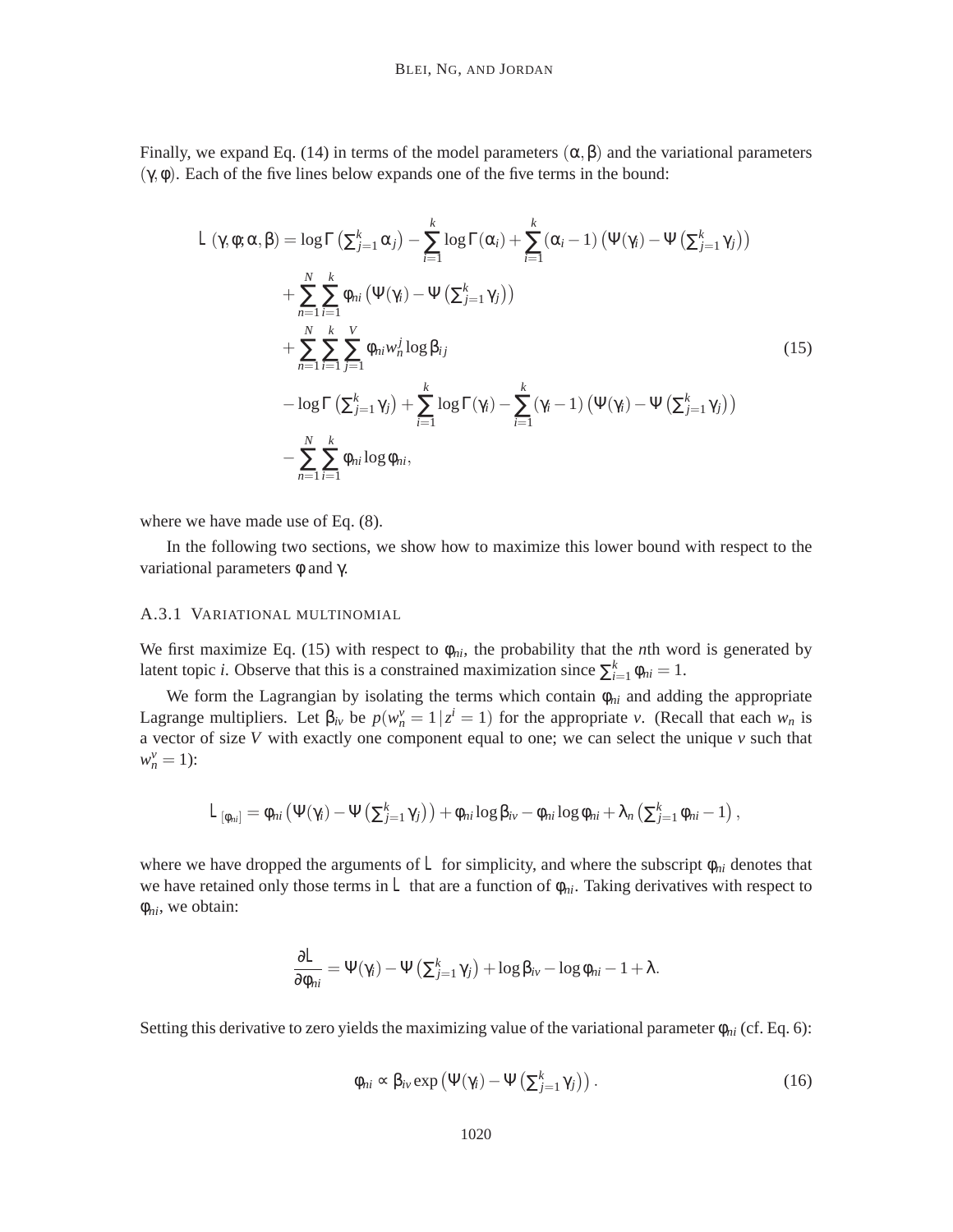#### A.3.2 VARIATIONAL DIRICHLET

Next, we maximize Eq. (15) with respect to γ*i*, the *i*th component of the posterior Dirichlet parameter. The terms containing γ*<sup>i</sup>* are:

$$
L_{[\gamma]} = \sum_{i=1}^{k} (\alpha_i - 1) (\Psi(\gamma_i) - \Psi(\Sigma_{j=1}^k \gamma_j)) + \sum_{n=1}^{N} \phi_{ni} (\Psi(\gamma_i) - \Psi(\Sigma_{j=1}^k \gamma_j))
$$
  
- log  $\Gamma(\Sigma_{j=1}^k \gamma_j) + log \Gamma(\gamma_i) - \sum_{i=1}^{k} (\gamma_i - 1) (\Psi(\gamma_i) - \Psi(\Sigma_{j=1}^k \gamma_j)).$ 

This simplifies to:

$$
L_{[\gamma]} = \sum_{i=1}^k (\Psi(\gamma_i) - \Psi(\Sigma_{j=1}^k \gamma_j)) (\alpha_i + \Sigma_{n=1}^N \phi_{ni} - \gamma_i) - \log \Gamma(\Sigma_{j=1}^k \gamma_j) + \log \Gamma(\gamma_i).
$$

We take the derivative with respect to γ*i*:

$$
\frac{\partial L}{\partial \gamma_i} = \Psi'(\gamma_i) \left( \alpha_i + \sum_{n=1}^N \phi_{ni} - \gamma_i \right) - \Psi' \left( \sum_{j=1}^k \gamma_j \right) \sum_{j=1}^k \left( \alpha_j + \sum_{n=1}^N \phi_{nj} - \gamma_j \right).
$$

Setting this equation to zero yields a maximum at:

$$
\gamma_i = \alpha_i + \sum_{n=1}^N \phi_{ni}.\tag{17}
$$

Since Eq. (17) depends on the variational multinomial  $\phi$ , full variational inference requires alternating between Eqs. (16) and (17) until the bound converges.

#### **A.4 Parameter estimation**

In this final section, we consider the problem of obtaining empirical Bayes estimates of the model parameters α and β. We solve this problem by using the variational lower bound as a surrogate for the (intractable) marginal log likelihood, with the variational parameters  $\phi$  and  $\gamma$  fixed to the values found by variational inference. We then obtain (approximate) empirical Bayes estimates by maximizing this lower bound with respect to the model parameters.

We have thus far considered the log likelihood for a single document. Given our assumption of exchangeability for the documents, the overall log likelihood of a corpus  $D = \{w_1, w_2, \dots, w_M\}$ is the sum of the log likelihoods for individual documents; moreover, the overall variational lower bound is the sum of the individual variational bounds. In the remainder of this section, we abuse notation by using *L* for the total variational bound, indexing the document-specific terms in the individual bounds by *d*, and summing over all the documents.

Recall from Section 5.3 that our overall approach to finding empirical Bayes estimates is based on a variational EM procedure. In the variational E-step, discussed in Appendix A.3, we maximize the bound  $L(\gamma, \phi; \alpha, \beta)$  with respect to the variational parameters  $\gamma$  and  $\phi$ . In the M-step, which we describe in this section, we maximize the bound with respect to the model parameters  $\alpha$  and  $\beta$ . The overall procedure can thus be viewed as coordinate ascent in *L*.